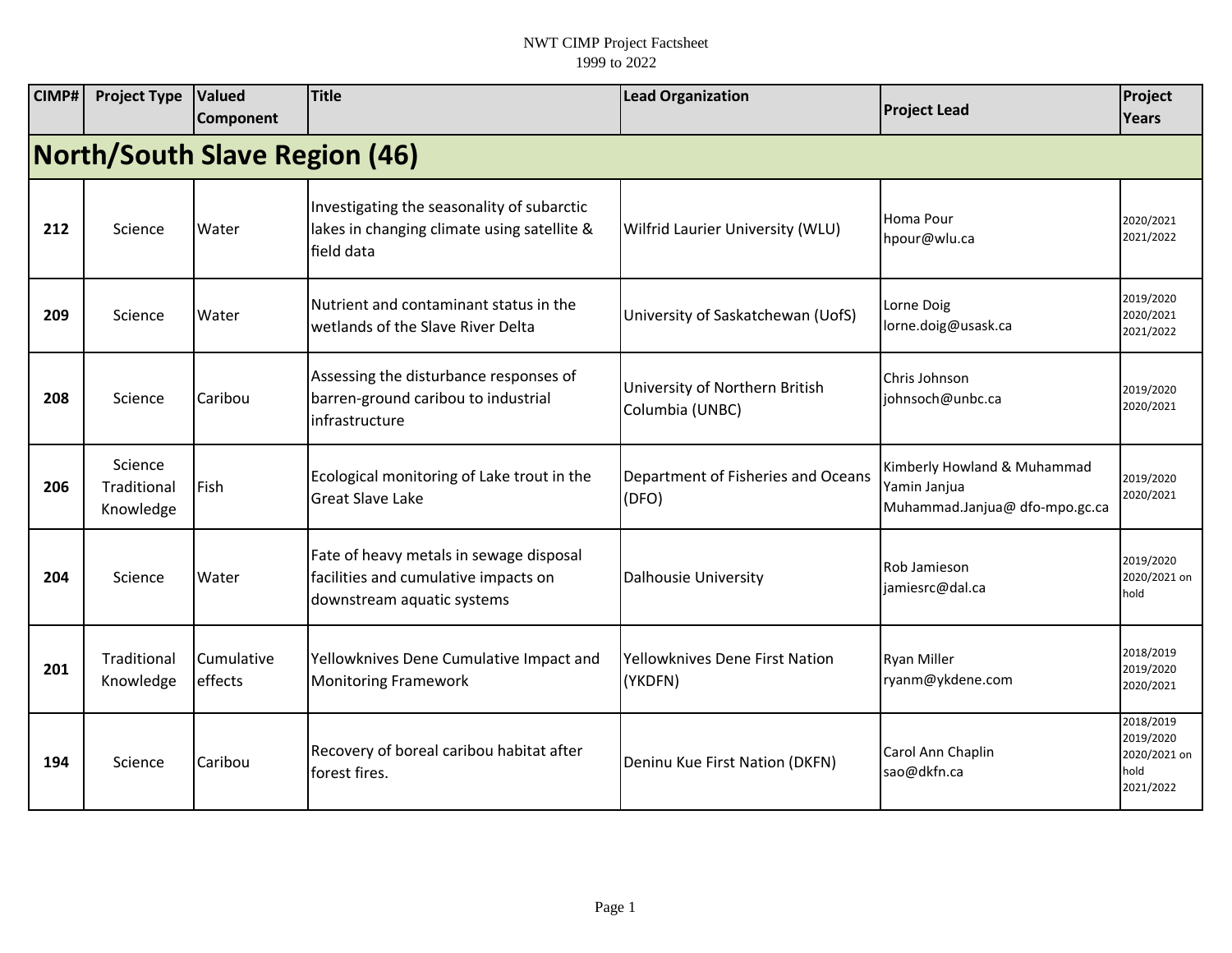| CIMP# | <b>Project Type</b>                   | Valued<br>Component              | <b>Title</b>                                                                                                                                                                                      | <b>Lead Organization</b>                  | <b>Project Lead</b>     | Project<br><b>Years</b>                          |
|-------|---------------------------------------|----------------------------------|---------------------------------------------------------------------------------------------------------------------------------------------------------------------------------------------------|-------------------------------------------|-------------------------|--------------------------------------------------|
| 192   | Science                               | Water                            | A multidisciplinary investigation of recovery<br>in Yellowknife area lakes from 50 years of<br>arsenic pollution: What are the factors<br>inhibiting recovery and the biological<br>consequences? | <b>Carleton University</b>                | <b>Mike Palmer</b>      | 2017/2018<br>2018/2019<br>2019/2020              |
| 185   | Traditional<br>Knowledge              | Community<br>based<br>monitoring | Community-Based TK Monitoring-<br>Monitoring for Better Decision-Making<br>Phase 3                                                                                                                | Lutsel K'e Dene First Nation (LKDFN)      | <b>Beth Keats</b>       | 2016/2017<br>2017/2018<br>2018/2019<br>2019/2020 |
| 174   | Science                               | Water                            | Impact of wildfire on<br>northern stream ecosystems                                                                                                                                               | <b>Brock University</b>                   | <b>Mike Pisaric</b>     | 2015/2016<br>2016/2017<br>2017/2018<br>2018/2019 |
| 171   | Traditional<br>Knowledge              | Caribou                          | Barren-ground caribou Traditional<br>Knowledge mapping and analysis                                                                                                                               | Yellowknives Dene First Nation<br>(YKDFN) | Johanne Black           | 2015/2016<br>2016/2017<br>2017/2018              |
| 168   | Science                               | Water, Soil                      | Understanding the regional variability in soil<br>geochemistry in an area impacted by legacy<br>industrial activity                                                                               | <b>Queen's University</b>                 | <b>Heather Jamieson</b> | 2015/2016<br>2016/2017<br>2017/2018              |
| 166   | Traditional<br>Knowledge &<br>Science | Fish                             | Geospatial models and isotope tracers to<br>identify key fish habitats along the Slave<br>River                                                                                                   | University of Saskatchewan (UofS)         | Karl Lindenschmidt      | 2014/2015<br>2015/2016<br>2016/2017              |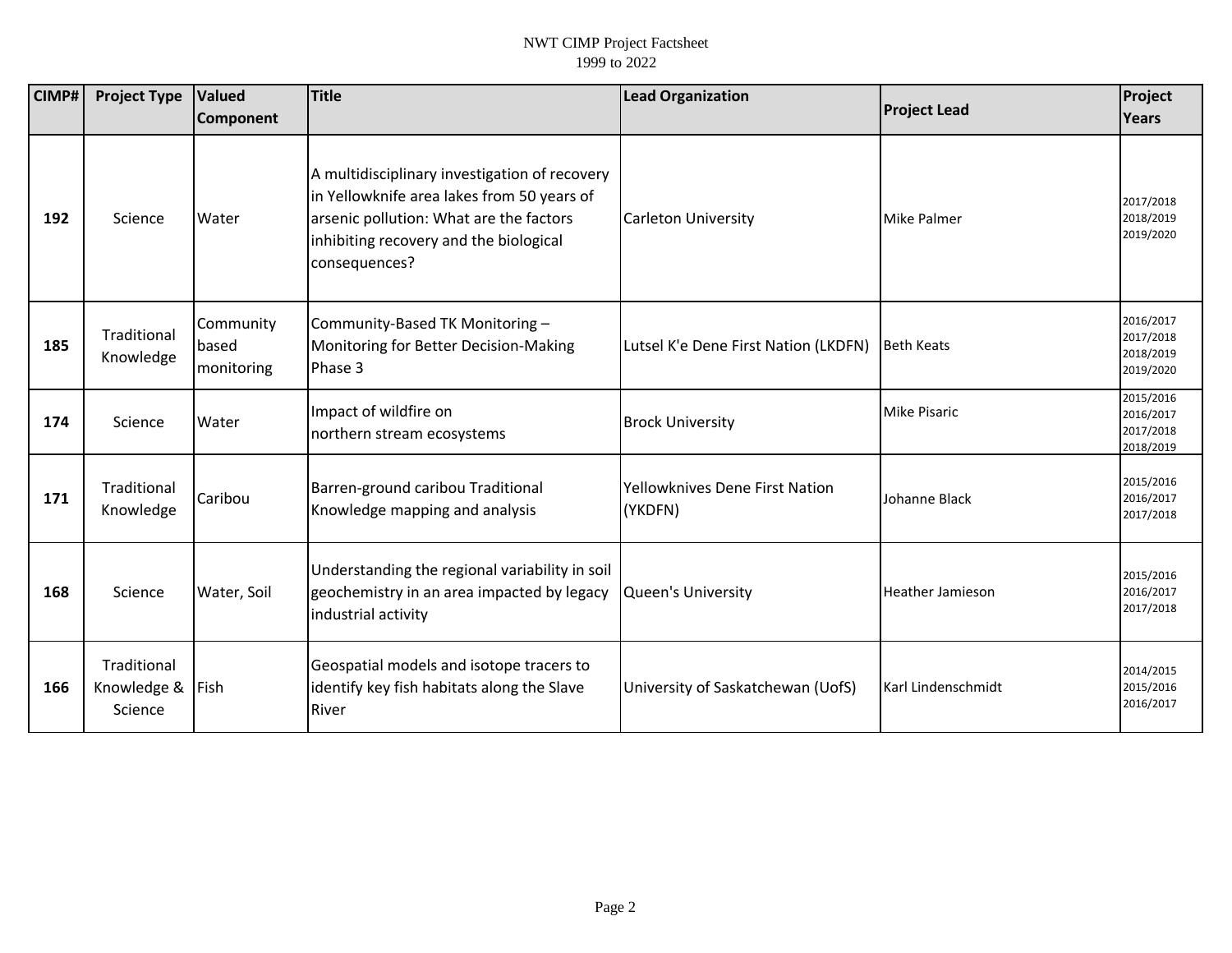| CIMP# | <b>Project Type</b> | Valued                            | <b>Title</b>                                                                                                                                                                                                                       | <b>Lead Organization</b>                                                                       | <b>Project Lead</b>     | Project                                          |
|-------|---------------------|-----------------------------------|------------------------------------------------------------------------------------------------------------------------------------------------------------------------------------------------------------------------------------|------------------------------------------------------------------------------------------------|-------------------------|--------------------------------------------------|
|       |                     | Component                         |                                                                                                                                                                                                                                    |                                                                                                |                         | <b>Years</b>                                     |
| 161   | Science             | Water, Fish                       | Cumulative impacts monitoring of aquatic<br>ecosystem health of Yellowknife Bay, Great<br>Slave Lake; Legacy arsenic pollution in<br>Yellowknife Bay sediments: An assessment<br>of its long-term fate under a changing<br>climate | <b>Environment and Climate Change</b><br>Canada (ECCC)                                         | John Chetelat           | 2014/2015<br>2015/2016<br>2018/2019<br>2019/2020 |
| 156   | Science             | Capacity<br><b>Building</b>       | Engaging Fort Resolution Youth in<br><b>Cumulative Impacts Monitoring and</b><br>Assessment - Developing and<br>Operationalizing A Framework for Youth<br>Engagement                                                               | Government of the Northwest<br>Territories (GNWT) - Environment<br>and Natural Resources (ENR) | Jennifer Fresque-Baxter | 2013/2014                                        |
| 151   | Science             | Water                             | Establishing a water quality dataset for<br>cumulative effects assessment in the North<br>Slave                                                                                                                                    | Yellowknives Dene First Nation<br>(YKDFN)                                                      | <b>Todd Slack</b>       | 2012/2013<br>2013/2014<br>2014/2015              |
| 147   | Science             | Other<br>mammals<br>(terrestrial) | Furbearer contaminants, population and<br>harvest on the Slave River and Slave River<br>Delta: historical and current conditions                                                                                                   | Government of the Northwest<br>Territories (GNWT) - Environment<br>and Natural Resources (ENR) | Erin Kelly              | 2012/2013                                        |
| 140   | Science             | Water                             | Changing hydrology in the Taiga Shield:<br>Geochemical and resource management<br>implications                                                                                                                                     | <b>Environment and Climate Change</b><br>Canada (ECCC)                                         | Chris Spence            | 2012/2013<br>2013/2014<br>2014/2015              |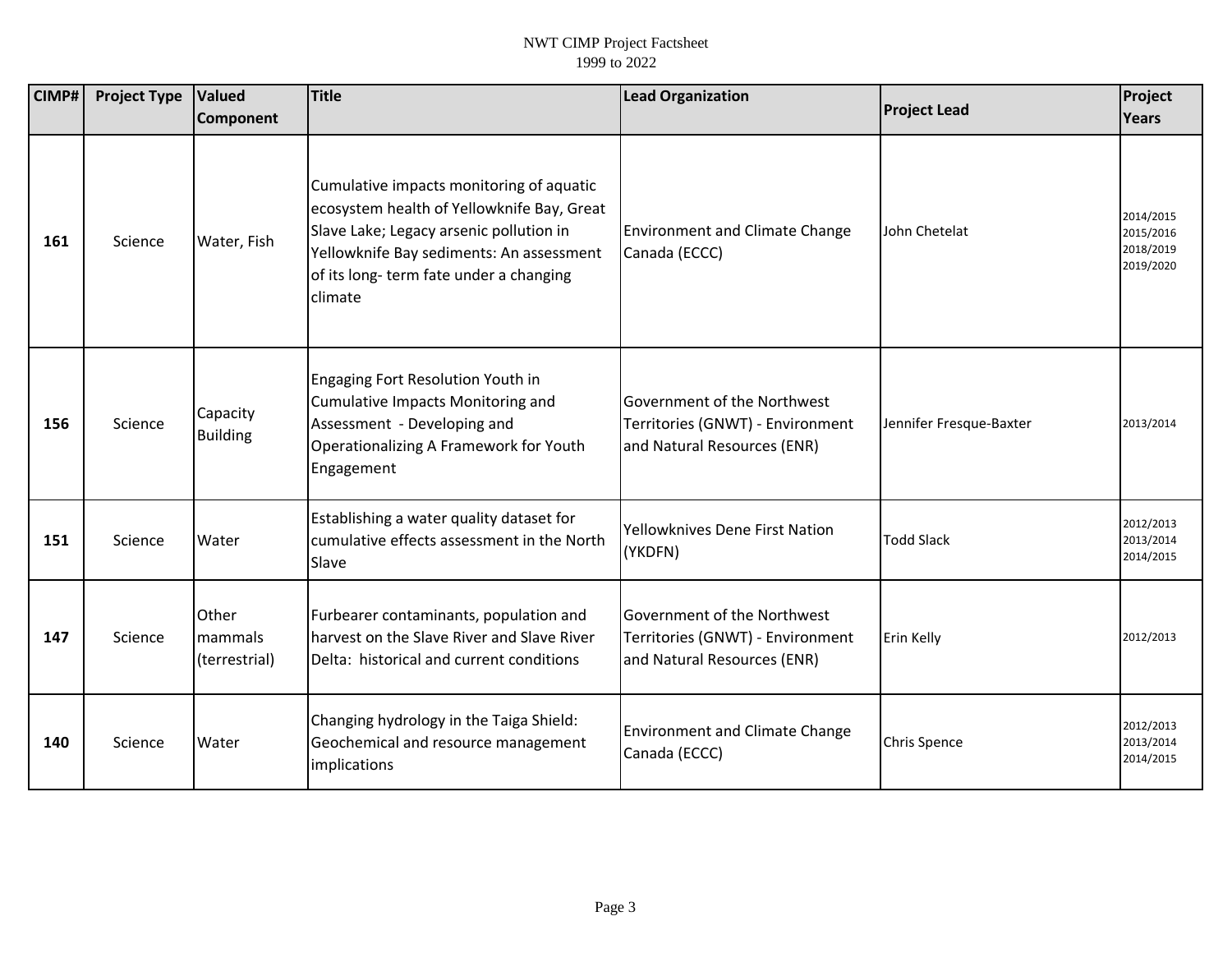| CIMP# | <b>Project Type</b>      | Valued<br><b>Component</b> | <b>Title</b>                                                                                                                                                               | <b>Lead Organization</b>                                                                          | <b>Project Lead</b>   | Project<br>Years                    |
|-------|--------------------------|----------------------------|----------------------------------------------------------------------------------------------------------------------------------------------------------------------------|---------------------------------------------------------------------------------------------------|-----------------------|-------------------------------------|
| 138   | Traditional<br>Knowledge | Water                      | Cumulative impact monitoring in Thaidene<br>Nene - Ni Hat'ni Dene program; Ni Hat'ni<br>Dene Program                                                                       | Lutsel K'e Dene First Nation (LKDFN)                                                              | Gloria Enzoe          | 2011/2012<br>2012/2013<br>2013/2014 |
| 125   | Science                  | Fish                       | Environmental baseline conditions of habitat<br>and fish tissue at a proposed effluent<br>discharge site, Yellowknife Bay, NWT                                             | Department of Fisheries and Oceans<br>(DFO)                                                       | Pete Cott             | 2011/2012                           |
| 124   | Science                  | Climate                    | Establishing standard monitoring stations in<br>the North Slave                                                                                                            | Indigenous and Northern Affairs<br>Canada (INAC) - Cumulative Impact<br>Monitoring Program (CIMP) | <b>Michael Palmer</b> | 2011/2012                           |
| 114   | Science                  | Water                      | Vulnerability assessment for the Slave River<br>and Slave River Delta and sediment core<br>sampling to assess contaminant deposition<br>to the Slave River Delta over time | Government of the Northwest<br>Territories (GNWT) - Environment<br>and Natural Resources (ENR)    | Erin Kelly            | 2011/2012                           |
| 111   | Science                  | Water                      | Slave River Water and Suspended Sediment<br><b>Quality Community Sampling Program</b>                                                                                      | Northwest Territory Métis Nation<br>(NWTMN)                                                       | <b>Chris Heron</b>    | 2010/2011                           |
| 98    | Traditional<br>Knowledge | Climate                    | Using traditional knowledge to assess past<br>and current climate change in the south-<br>central Northwest Territories                                                    | North Slave Métis Alliance (NSMA)                                                                 | <b>Sheryl Grieve</b>  | 2009/2010                           |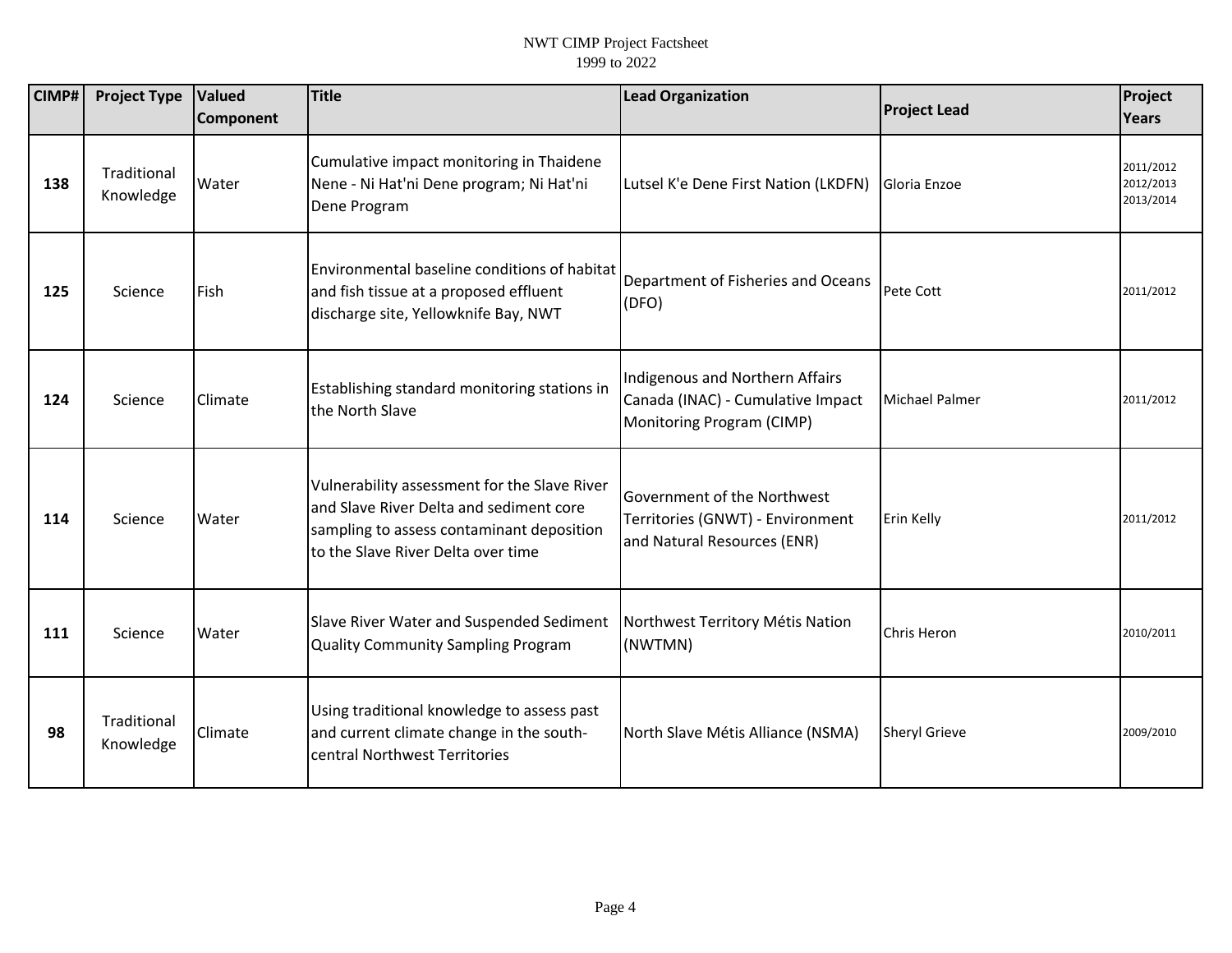| CIMP# | <b>Project Type</b>      | <b>Valued</b>                             | <b>Title</b>                                                                                                                                                                                                                    | <b>Lead Organization</b>                                                                             | <b>Project Lead</b>  | Project                                          |
|-------|--------------------------|-------------------------------------------|---------------------------------------------------------------------------------------------------------------------------------------------------------------------------------------------------------------------------------|------------------------------------------------------------------------------------------------------|----------------------|--------------------------------------------------|
|       |                          | Component                                 |                                                                                                                                                                                                                                 |                                                                                                      |                      | <b>Years</b>                                     |
| 95    | Science                  | Water                                     | Community monitoring of the Great Slave<br>Lake ecosystem: First steps; Community<br>monitoring of the Great Slave Lake<br>ecosystem: Second steps; Community and<br>scientific monitoring of the Great Slave Lake<br>ecosystem | <b>Environment and Climate Change</b><br>Canada (ECCC) - National Water<br>Research Institute (NWRI) | <b>Marlene Evans</b> | 2009/2010<br>2010/2011<br>2011/2012<br>2012/2013 |
| 90    | Traditional<br>Knowledge | Community<br><b>Based</b><br>Monitoring   | North Slave Community Based Monitoring<br>Integrating Traditional Knowledge & Science;<br>Integration of science and traditional<br>knowledge in community based monitoring                                                     | North Slave Métis Alliance (NSMA)                                                                    | <b>Sheryl Grieve</b> | 2008/2009<br>2009/2010                           |
| 88    | Science                  | Climate                                   | Climate Change in the Central Northwest<br>Territories - A Paleolimnological Analysis                                                                                                                                           | Golder Associates Ltd.                                                                               | Jennifer Galloway    | 2008/2009                                        |
| 77    | Science                  | Water                                     | Little Buffalo River Water<br><b>Quality Program</b>                                                                                                                                                                            | Northwest Territory Métis Nation<br>(NWTMN)                                                          | <b>Chris Heron</b>   | 2007/2008<br>2008/2009<br>2009/2010              |
| 76    | Traditional<br>Knowledge | Capacity<br><b>Building</b>               | Repatriation of Métis Traditional Knowledge<br>from the Dene Mapping Project                                                                                                                                                    | North Slave Métis Alliance (NSMA)                                                                    | <b>Sheryl Grieve</b> | 2007/2008                                        |
| 75    | Science                  | Human health<br>and community<br>wellness | Development of Community Specific<br>Indicators for Socioeconomic and<br>Community Wellness for the NSMA<br>Community                                                                                                           | North Slave Métis Alliance (NSMA)                                                                    | <b>Sheryl Grieve</b> | 2007/2008                                        |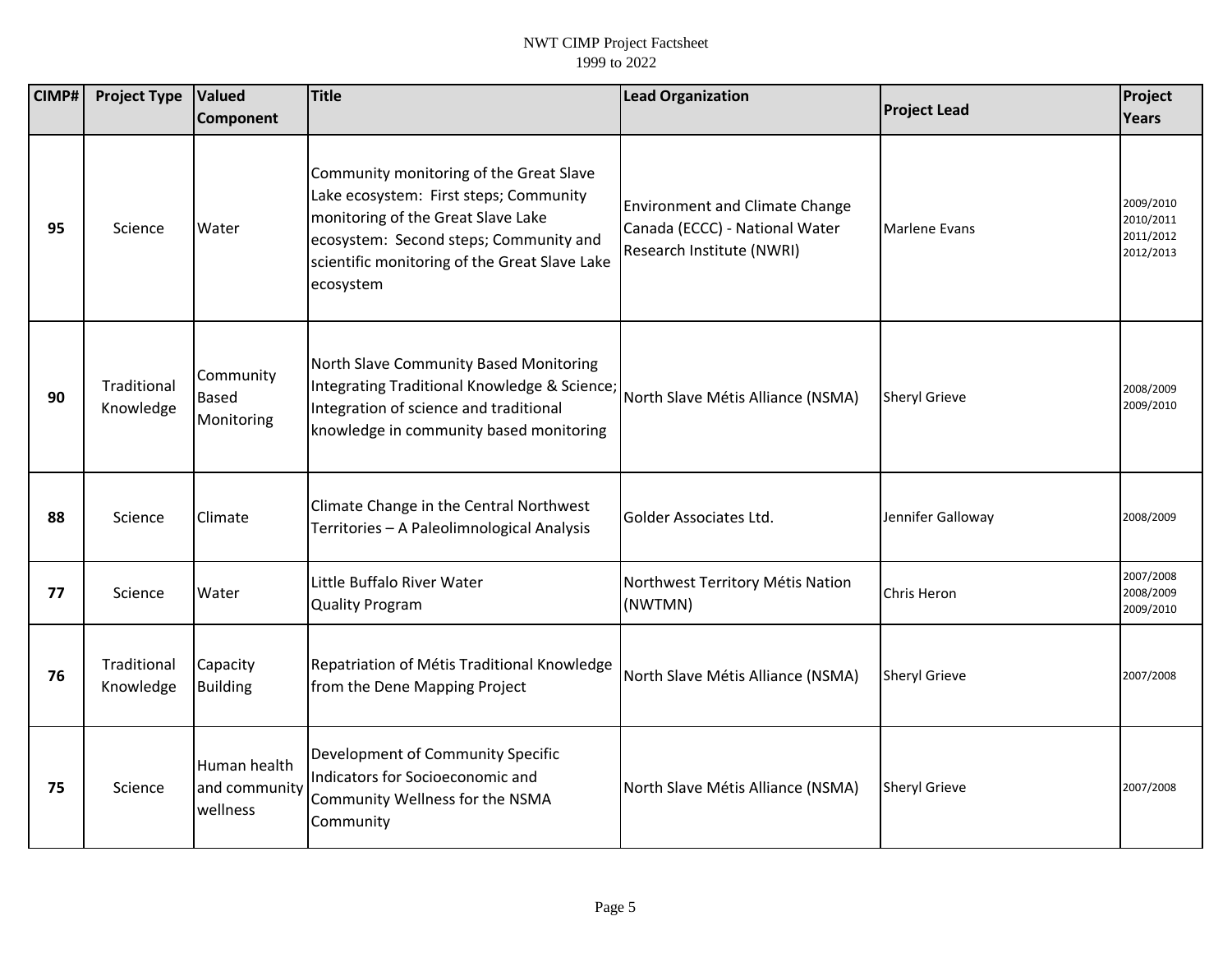| CIMP# | <b>Project Type</b>      | Valued<br><b>Component</b>              | <b>Title</b>                                                                                                 | <b>Lead Organization</b>                    | <b>Project Lead</b> | Project<br><b>Years</b> |
|-------|--------------------------|-----------------------------------------|--------------------------------------------------------------------------------------------------------------|---------------------------------------------|---------------------|-------------------------|
| 69    | Science                  | Water                                   | Water is Life Conference                                                                                     | Akaitcho Territory Government<br>(ATG)      | <b>Diane Giroux</b> | 2007/2008               |
| 68    | Science                  | Water                                   | <b>Great Slave Lake Watershed Community</b><br>Aquatic Research and Monitoring Program                       | Akaitcho Territory Government<br>(ATG)      | George Low          | 2007/2008               |
| 64    | Science                  | Fish                                    | Youth Winter and Fish Monitoring Camp;<br>Camp Akaitcho - Fish Study                                         | <b>William MacDonald School</b>             | Sandra Bowden       | 2006/2007<br>2007/2008  |
| 62    | Science                  | Capacity<br><b>Building</b>             | Field Monitoring and Training of Monitoring<br><b>Staff</b>                                                  | Northwest Territory Métis Nation<br>(NWTMN) | <b>Chris Heron</b>  | 2006/2007               |
| 60    | Science                  | Community<br><b>Based</b><br>Monitoring | Monitoring of Paramount Resources,<br><b>Cameron Hills</b>                                                   | Hay River Métis Council<br>(HRMC)           | <b>Daniel Beck</b>  | 2005/2006               |
| 59    | Science                  | Capacity<br><b>Building</b>             | Monitoring at the Pine Point Mine Site                                                                       | Fort Resolution Métis Council<br>(FRMC)     | Lloyd Cardinal      | 2005/2006               |
| 58    | Science                  | Capacity<br><b>Building</b>             | Coordination of three Northwest Territory<br><b>Metis Nation monitoring projects</b>                         | Northwest Territory Métis Nation<br>(NWTMN) | Chris Heron         | 2005/2006               |
| 43    | Science                  | Capacity<br><b>Building</b>             | NSMA Capacity Building: Global Positioning<br>System and Geographical Information<br><b>Systems Training</b> | North Slave Métis Alliance (NSMA)           | Kris Johnson        | 2004/2005               |
| 42    | Traditional<br>Knowledge | Capacity<br><b>Building</b>             | <b>INSMA Harvester's and Monitor's Resource</b><br>Guide and Traditional Foods Cookbook                      | North Slave Métis Alliance (NSMA)           | Kris Johnson        | 2004/2005               |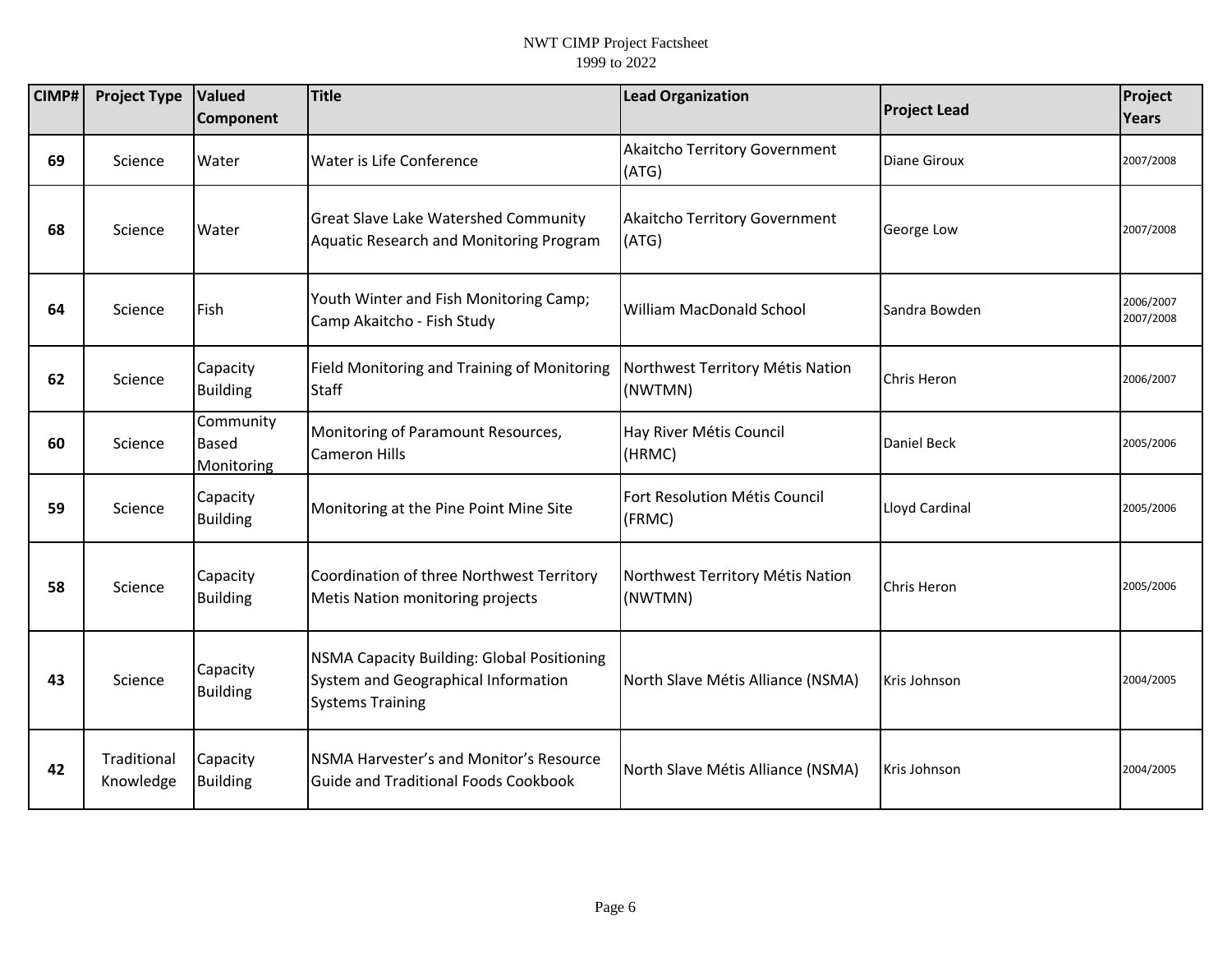| CIMP# | <b>Project Type</b>      | Valued                                  | <b>Title</b>                                                                                                                                                         | <b>Lead Organization</b>                                                                       | <b>Project Lead</b>   | Project                                                                                              |
|-------|--------------------------|-----------------------------------------|----------------------------------------------------------------------------------------------------------------------------------------------------------------------|------------------------------------------------------------------------------------------------|-----------------------|------------------------------------------------------------------------------------------------------|
|       |                          | Component                               |                                                                                                                                                                      |                                                                                                |                       | Years                                                                                                |
| 37    | Science                  | Other<br>mammals<br>(terrestrial)       | Trapper Training and Fire Ecology Program;<br>Trapper/Hunter Training; Hunting, Trapping<br>and Fire Effects Training; Hunting, Trapping<br>and Fire Ecology Program | Government of the Northwest<br>Territories (GNWT) - Environment<br>and Natural Resources (ENR) | Danny Beaulieu        | 2004/2005<br>2005/2006<br>2007/2008<br>2008/2009<br>2009/2010<br>2010/2011<br>2011/2012<br>2012/2013 |
| 33    | Science                  | Community<br><b>Based</b><br>Monitoring | Community Based Monitoring of Non-<br>Permitted Cabins and Dwellings in the North   North Slave Métis Alliance (NSMA)<br><b>Slave Region</b>                         |                                                                                                | Kris Johnson          | 2003/2004                                                                                            |
| 31    | Science                  | Capacity<br><b>Building</b>             | ArcView Training; Capacity building: ArcGIS<br>training                                                                                                              | Northwest Territory Métis Nation<br>(NWTMN)                                                    | Chris Heron           | 2003/2004<br>2004/2005                                                                               |
| 28    | Science                  | Moose                                   | Moose Monitoring in the North Slave Region Territories (GNWT) - Environment                                                                                          | Government of the Northwest<br>and Natural Resources (ENR)                                     | Dean Cluff            | 2003/2004<br>2007/2008                                                                               |
| 20    | Traditional<br>Knowledge | Capacity<br><b>Building</b>             | Geographic Information System<br>environmental assessment and traditional<br>knowledge study of the winter road.                                                     | North Slave Métis Alliance (NSMA)                                                              | <b>Robert Turner</b>  | 2002/2003                                                                                            |
| 18    | Science                  | Water                                   | Water quality sampling - Fort Resolution,<br>Fort Smith & Hay River                                                                                                  | NWT Métis Nation (NWTMN)                                                                       | <b>Robert Tordiff</b> | 2002/2003                                                                                            |
| 13    | Science                  | Other<br>mammals<br>(terrestrial)       | Spatial distribution of trapper activity and<br>observations in the South Slave region                                                                               | Government of the Northwest<br>Territories (GNWT) - Environment<br>and Natural Resources (ENR) | Deborah Johnson       | 2002/2003                                                                                            |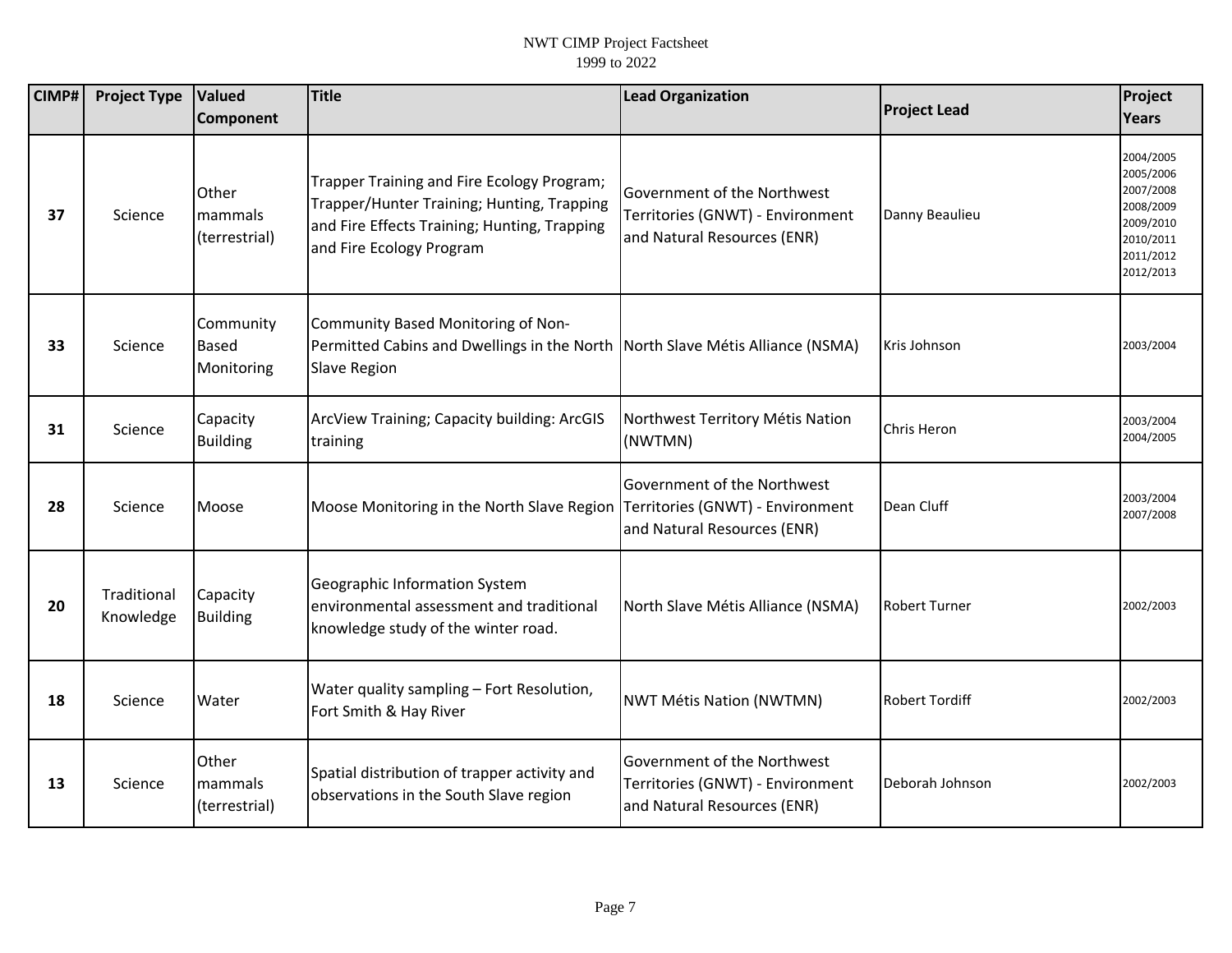| CIMP# | <b>Project Type</b>       | Valued<br><b>Component</b> | <b>Title</b>                                                                                                                                                                                                                                       | <b>Lead Organization</b>                 | <b>Project Lead</b>                                       | Project<br><b>Years</b>                                       |  |  |  |  |
|-------|---------------------------|----------------------------|----------------------------------------------------------------------------------------------------------------------------------------------------------------------------------------------------------------------------------------------------|------------------------------------------|-----------------------------------------------------------|---------------------------------------------------------------|--|--|--|--|
|       | <b>Dehcho Region (32)</b> |                            |                                                                                                                                                                                                                                                    |                                          |                                                           |                                                               |  |  |  |  |
| 219   | Science                   | Caribou                    | Cumulative effects of fire, permafrost, and<br>human development on caribou habitat and<br>recovery                                                                                                                                                | Wilfird Laurier University (WLU)         | Jennifer Baltzer<br>jbaltzer@wlu.ca                       | 2020/2021<br>2021/2022                                        |  |  |  |  |
| 203   | Traditional<br>Knowledge  | Fish                       | Traditional Knowledge Study on Fish within<br>the Acho Dene First Nation Traditional<br>Territory                                                                                                                                                  | Acho Dene Koe First Nation (ADKFN)       | <b>Boyd Clark</b>                                         | 2019/2020                                                     |  |  |  |  |
| 199   | Science                   | Water                      | An integrated monitoring program for a<br>boreal forest watershed with discontinuous<br>permafrost responding to climate warming<br>and increasing anthropogenic pressures                                                                         | Université de Montréal                   | <b>Oliver Sonnentag</b><br>oliver.sonnentag@ umontreal.ca | 2018/2019<br>2019/2020<br>2020/2021                           |  |  |  |  |
| 191   | Traditional<br>Knowledge  | Cumulative<br>effects      | 1) Watching the Land: Knowing the<br>cumulative impacts of change 2)Tracking<br>the health of the environment and changes<br>to the environment over time based on a set<br>of pre-determined TK parameters through<br>community-based monitoring. | Katl'odeeche First Nation (KFN)          | <b>Patrick Riley</b><br>kfnenvironmental@katlodeeche.com  | 2017/2018<br>2018/2019<br>2019/2020<br>2020/2021<br>2021/2022 |  |  |  |  |
| 190   | Traditional<br>Knowledge  | Caribou                    | <b>ADK TK and CI Qualitative Assessment</b>                                                                                                                                                                                                        | Acho Dene Koe First Nation (ADKFN)       | Alexander Fanni                                           | 2017/2018                                                     |  |  |  |  |
| 189   | Traditional<br>Knowledge  | Caribou                    | Using Traditional Knowledge of JMRFN<br>Elders to better understand changes in the<br>Boreal caribou habitat                                                                                                                                       | Jean Marie River First Nation<br>(JMRFN) | Margaret Ireland                                          | 2017/2018                                                     |  |  |  |  |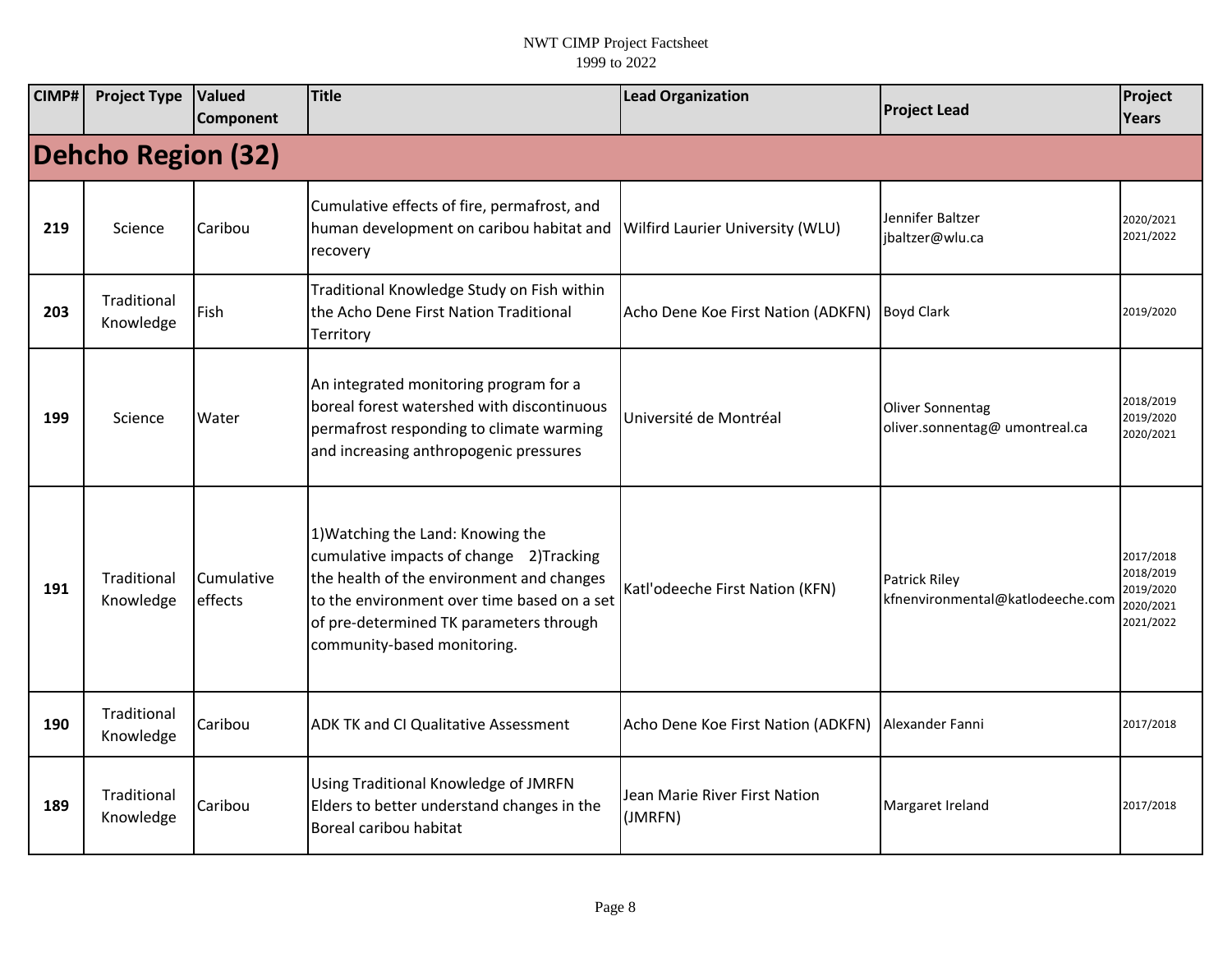| CIMP# | <b>Project Type</b>      | Valued<br><b>Component</b>              | <b>Title</b>                                                                                                                                                                                                                                     | <b>Lead Organization</b>                                                                    | <b>Project Lead</b>                         | Project<br>Years                                                                                                  |
|-------|--------------------------|-----------------------------------------|--------------------------------------------------------------------------------------------------------------------------------------------------------------------------------------------------------------------------------------------------|---------------------------------------------------------------------------------------------|---------------------------------------------|-------------------------------------------------------------------------------------------------------------------|
| 184   | Traditional<br>Knowledge | Community<br><b>Based</b><br>Monitoring | The Ka'a'gee Tu Atlas: Community- based<br>monitoring of landscape change in Kakisa,<br><b>NT</b>                                                                                                                                                | Ka'a'gee Tu First Nation (KTFN)                                                             | Melaine Simba                               | 2016/2017<br>2017/2018                                                                                            |
| 154   | Science                  | Fish, Water                             | 1) Understanding fish mercury<br>concentrations in Dehcho lakes.<br>2) Understanding why fish mercury levels<br>vary in Dehcho lakes, and how variation in<br>fish mercury levels reflects interactions of<br>catchment, lake, and fish ecology. | University of Waterloo (UofW)                                                               | Heidi Swanson<br>heidi.swanson@uwaterloo.ca | 2013/2014<br>2014/2015<br>2015/2016<br>2016/2017<br>2017/2018<br>2018/2019<br>2019/2020<br>2020/2021<br>2021/2022 |
| 149   | Science                  | Fish, Water                             | Investigation of cumulative impacts in the<br>Tathlina watershed through the analyses of<br>food webs, fish health and water quality                                                                                                             | Ka'a'gee Tu First Nation (KTFN)                                                             | Melaine Simba                               | 2012/2013<br>2013/2014<br>2014/2015<br>2015/2016<br>2016/2017<br>2017/2018<br>2018/2019                           |
| 135   | Science                  | Water                                   | Hay River water and suspended sediment<br>quality - community<br>sampling program                                                                                                                                                                | Indigenous and Northern Affairs<br>Canada (INAC) - Water Resources<br>Division              | Andrea Czarnecki                            | 2011/2012                                                                                                         |
| 134   | Science                  | Other wildlife<br>(avian)               | Population trends of songbirds in the Fort<br>Liard area                                                                                                                                                                                         | <b>Environment and Climate Change</b><br>Canada (ECCC) - Canadian Wildlife<br>Service (CWS) | <b>Craig Machtans</b>                       | 2011/2012                                                                                                         |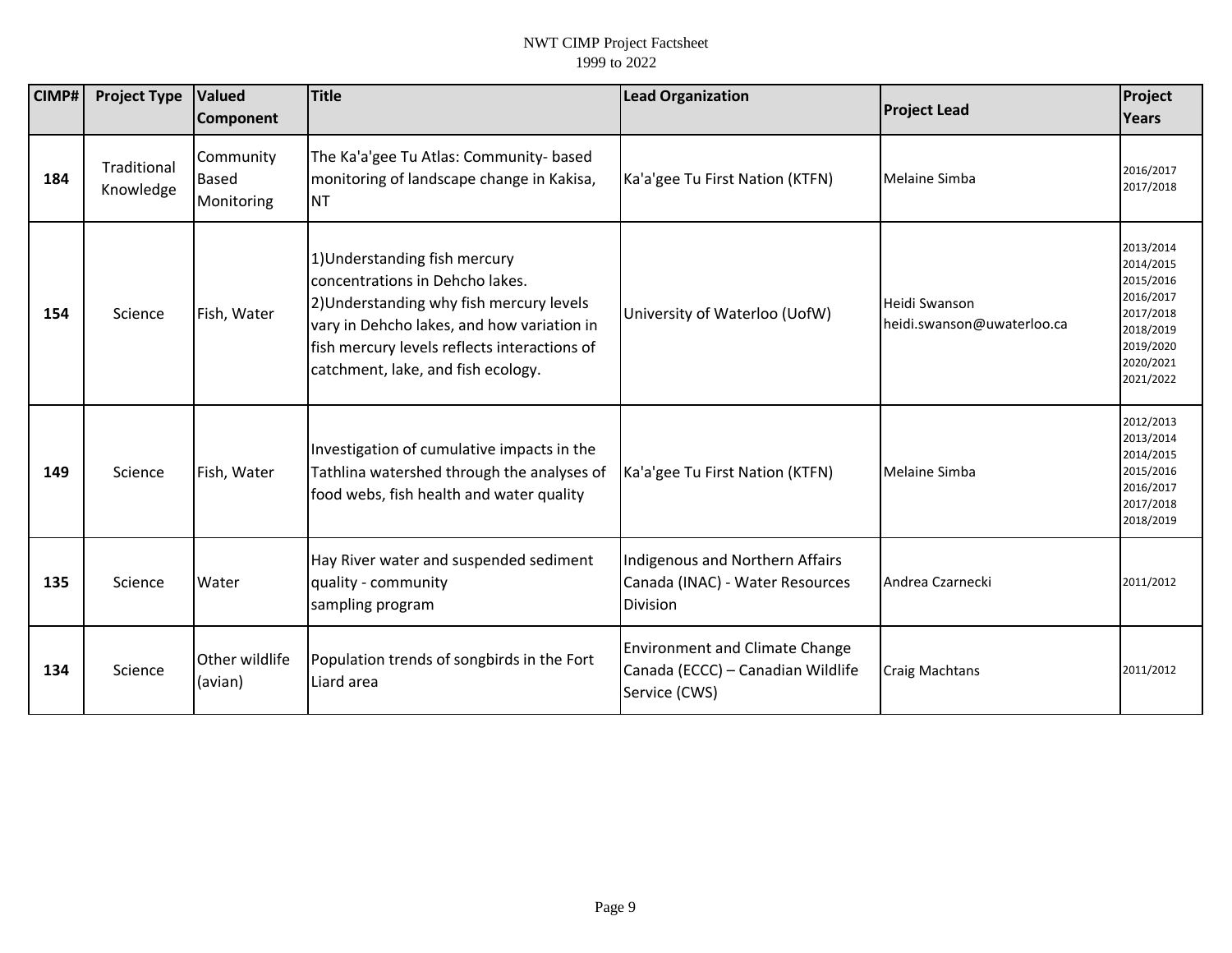| CIMP# | <b>Project Type</b> | Valued                                   | Title                                                                                                                                                                                                                                                                                                                                                                                                                                                         | <b>Lead Organization</b>                                                                              | <b>Project Lead</b>       | Project                                                                                                                                     |
|-------|---------------------|------------------------------------------|---------------------------------------------------------------------------------------------------------------------------------------------------------------------------------------------------------------------------------------------------------------------------------------------------------------------------------------------------------------------------------------------------------------------------------------------------------------|-------------------------------------------------------------------------------------------------------|---------------------------|---------------------------------------------------------------------------------------------------------------------------------------------|
|       |                     | <b>Component</b>                         |                                                                                                                                                                                                                                                                                                                                                                                                                                                               |                                                                                                       |                           | Years                                                                                                                                       |
| 132   | Science             | Fish, Water                              | Integrated ecomonitoring and assessment of<br>cumulative impacts on Great Slave Lake<br>fisheries ecosystems; Comprehensive<br>assessment of biological adaptability of<br>Great Slave Lake fisheries ecosystem and<br>anthropogenic and natural disturbances.<br>Monitoring fish populations and<br>environmental variables in Great Slave Lake;<br>Monitoring, modeling, and prediction of<br>Great Slave Lake productivity and Food-web<br><b>Dynamics</b> | Department of Fisheries and Oceans   Xinhua Zhu<br>(DFO)                                              | xinhua.zhu @dfo-mpo.gc.ca | 2011/2012<br>2012/2013<br>2013/2014<br>2014/2015<br>2015/2016<br>2016/2017<br>2017/2018<br>2018/2019<br>2019/2020<br>2020/2021<br>2021/2022 |
| 123   | Science             | Fish, Water                              | Cumulative Effects Monitoring Program<br>(CEMP) Baseline Study                                                                                                                                                                                                                                                                                                                                                                                                | Ka'a'gee Tu First Nation (KTFN)                                                                       | Lloyd Chicot              | 2011/2012                                                                                                                                   |
| 121   | Science             | Water, Other<br>mammals<br>(terrestrial) | Landscape scale flooding in the Great Slave<br>Lake Plain: Expansion of lakes, flooding of<br>wetlands and implications to bison habitat<br>and local land users                                                                                                                                                                                                                                                                                              | <b>Sovernment of the Northwest</b><br>Territories (GNWT) - Environment<br>and Natural Resources (ENR) | <b>Terry Armstrong</b>    | 2011/2012<br>2012/2013<br>2013/2014                                                                                                         |
| 105   | Science             | Capacity<br><b>Building</b>              | CABIN Training for Dehcho Communities;<br>CABIN protocol training and stream<br>assessment project                                                                                                                                                                                                                                                                                                                                                            | Dehcho First Nations (DFN)                                                                            | George Low                | 2010/2011<br>2011/2012                                                                                                                      |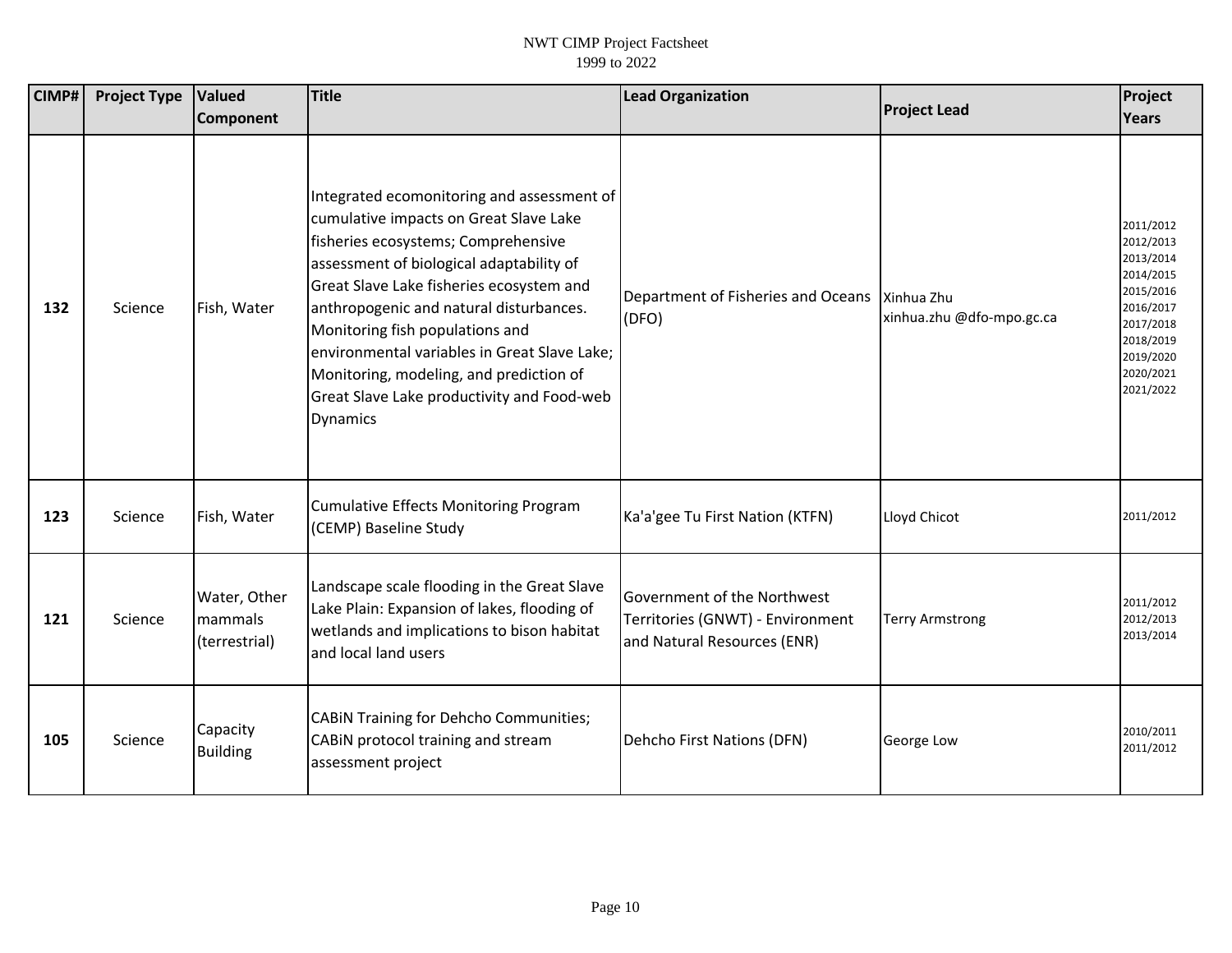| CIMP# | <b>Project Type</b> | <b>Valued</b><br>Component              | Title                                                                                                                                                                                                                                                          | <b>Lead Organization</b>                    | <b>Project Lead</b>     | Project<br><b>Years</b> |
|-------|---------------------|-----------------------------------------|----------------------------------------------------------------------------------------------------------------------------------------------------------------------------------------------------------------------------------------------------------------|---------------------------------------------|-------------------------|-------------------------|
|       |                     |                                         |                                                                                                                                                                                                                                                                |                                             |                         |                         |
| 104   | Science             | Community<br><b>Based</b><br>Monitoring | Developing a Community Based Aquatic<br>Research and Monitoring Program;<br>Developing a "Pathways" model for the<br>Dehcho community- based research and<br>monitoring program                                                                                | Dehcho First Nations (DFN)                  | George Low              | 2010/2011<br>2011/2012  |
| 103   | Science             | Fish                                    | Assessment of Critical Bull Trout Habitat in<br>the South Nahanni Watershed                                                                                                                                                                                    | Department of Fisheries and Oceans<br>(DFO) | Neil Mochnacz           | 2010/2011               |
| 99    | Science             | Fish                                    | Quantifying the cumulative effects of mining<br>on the ecological health of rivers in the<br>South Nahanni watershed; Quantifying the<br>cumulative effects of industrial activities on<br>the health of fish in rivers in the Northwest<br><b>Territories</b> | Parks Canada (PC)                           | <b>Garry Scrimgeour</b> | 2009/2010<br>2012/2013  |
| 91    | Science             | Caribou                                 | Woodland Caribou Research: Phase 3                                                                                                                                                                                                                             | Sambaa K'e Dene Band (SKDB)                 | Ruby Jumbo              | 2008/2009               |
| 81    | Science             | Water                                   | Development and Application of Methods to<br>Monitor the Ecological Health of the South<br>Nahanni Watershed                                                                                                                                                   | University of Saskatchewan (UofS)           | Monique Dube            | 2007/2008               |
| 78    | Science             | Caribou                                 | Survey of Caribou Health and Monitoring in<br>the Boreal Forest Region of Pehdzeh Ki Deh                                                                                                                                                                       | Pehdzeh Ki First Nation (PKFN)              | D'Arcy Moses            | 2007/2008               |
| 74    | Science             | Vegetation                              | Sustainable Forest Harvesting Initiative                                                                                                                                                                                                                       | Liidlii Kue First Nation (LKFN)             | Roy Chenard             | 2007/2008               |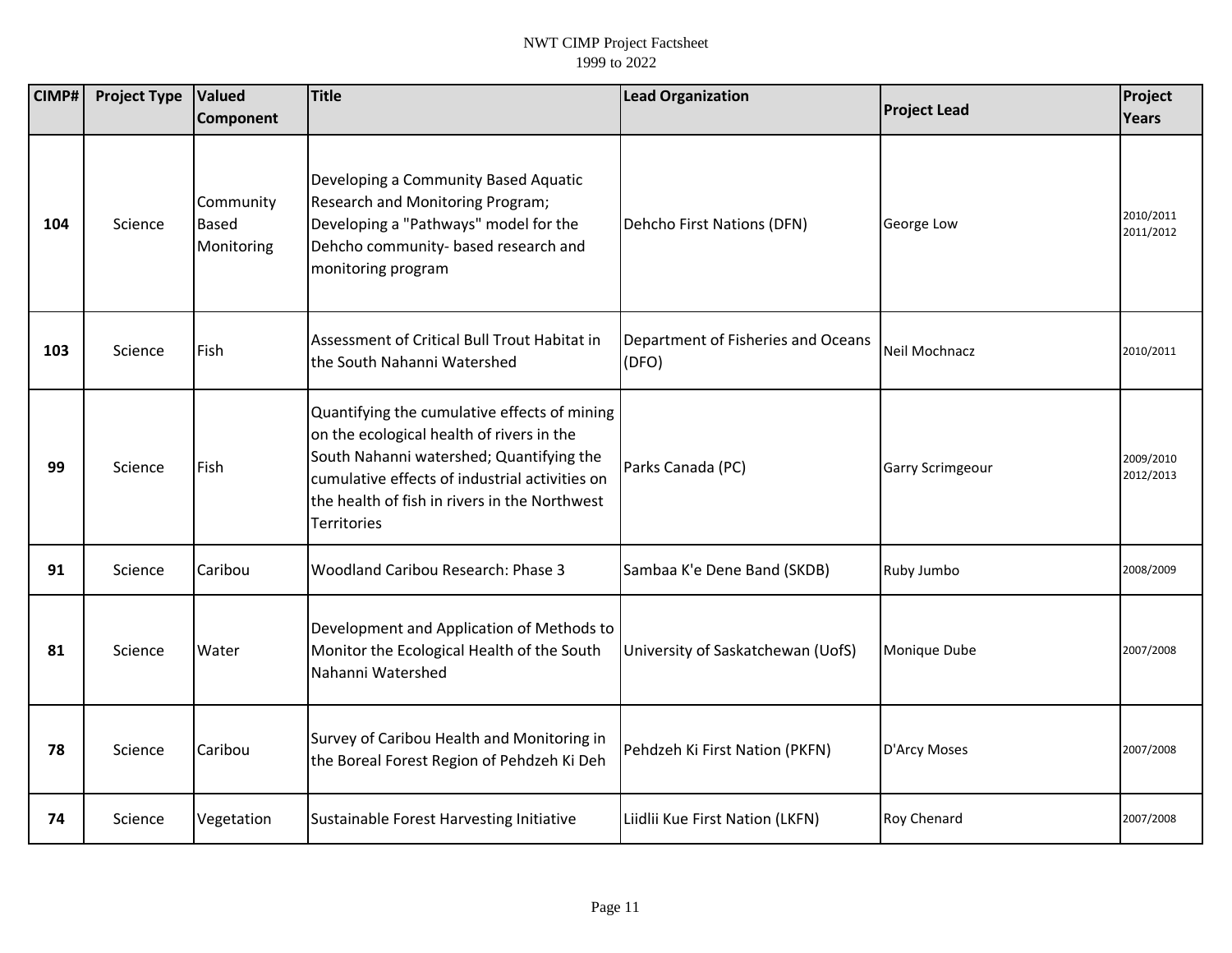| CIMP# | <b>Project Type</b>      | Valued<br>Component                                  | <b>Title</b>                                                                                                                                                  | <b>Lead Organization</b>                                                                       | <b>Project Lead</b>  | Project<br>Years                                                                                     |
|-------|--------------------------|------------------------------------------------------|---------------------------------------------------------------------------------------------------------------------------------------------------------------|------------------------------------------------------------------------------------------------|----------------------|------------------------------------------------------------------------------------------------------|
| 73    | Traditional<br>Knowledge | Capacity<br><b>Building</b>                          | Continuing Traditional Knowledge and<br><b>Information Gathering</b>                                                                                          | Liidlii Kue First Nation (LKFN)                                                                | Keyna Norwegian      | 2007/2008                                                                                            |
| 72    | Science                  | Caribou,<br>Moose, Other<br>mammals<br>(terrestrial) | Cameron Hills Wildlife Monitoring                                                                                                                             | Ka'a'gee Tu First Nation (KTFN)                                                                | Allan Landry         | 2007/2008                                                                                            |
| 57    | Science                  | Capacity<br><b>Building</b>                          | <b>GIS Training Courses</b>                                                                                                                                   | <b>West Point First Nation</b>                                                                 | Wendy Cayen          | 2005/2006                                                                                            |
| 40    | Science                  | Caribou                                              | Boreal Caribou Collaring; Seasonal Range<br>Use and Movement Patterns of Boreal<br>Caribou in the Dehcho; Monitoring the<br>Dehcho boreal caribou population; | Government of the Northwest<br>Territories (GNWT) - Environment<br>and Natural Resources (ENR) | <b>Nic Larter</b>    | 2005/2006<br>2006/2007<br>2007/2008<br>2008/2009<br>2009/2010<br>2011/2012<br>2012/2013<br>2013/2014 |
| 38    | Science                  | Moose                                                | <b>Moose Population Monitoring</b>                                                                                                                            | Government of the Northwest<br>Territories (GNWT)                                              | Nic Larter           | 2004/2005<br>2005/2006<br>2007/2008                                                                  |
| 30    | Science                  | Caribou                                              | <b>Boreal Caribou Population Trend Monitoring</b><br>in the Cameron Hills Area of the Deh Cho-<br>Community Involvement                                       | Government of the Northwest<br>Territories (GNWT) - Environment<br>and Natural Resources (ENR) | Deborah Johnson      | 2003/2004                                                                                            |
| 25    | Science                  | Water                                                | Water Quality Baseline Monitoring - Prairie<br>Creek                                                                                                          | Indigenous and Northern Affairs<br>Canada (INAC) - Water Resources<br>Division                 | <b>Robin Staples</b> | 2003/2004                                                                                            |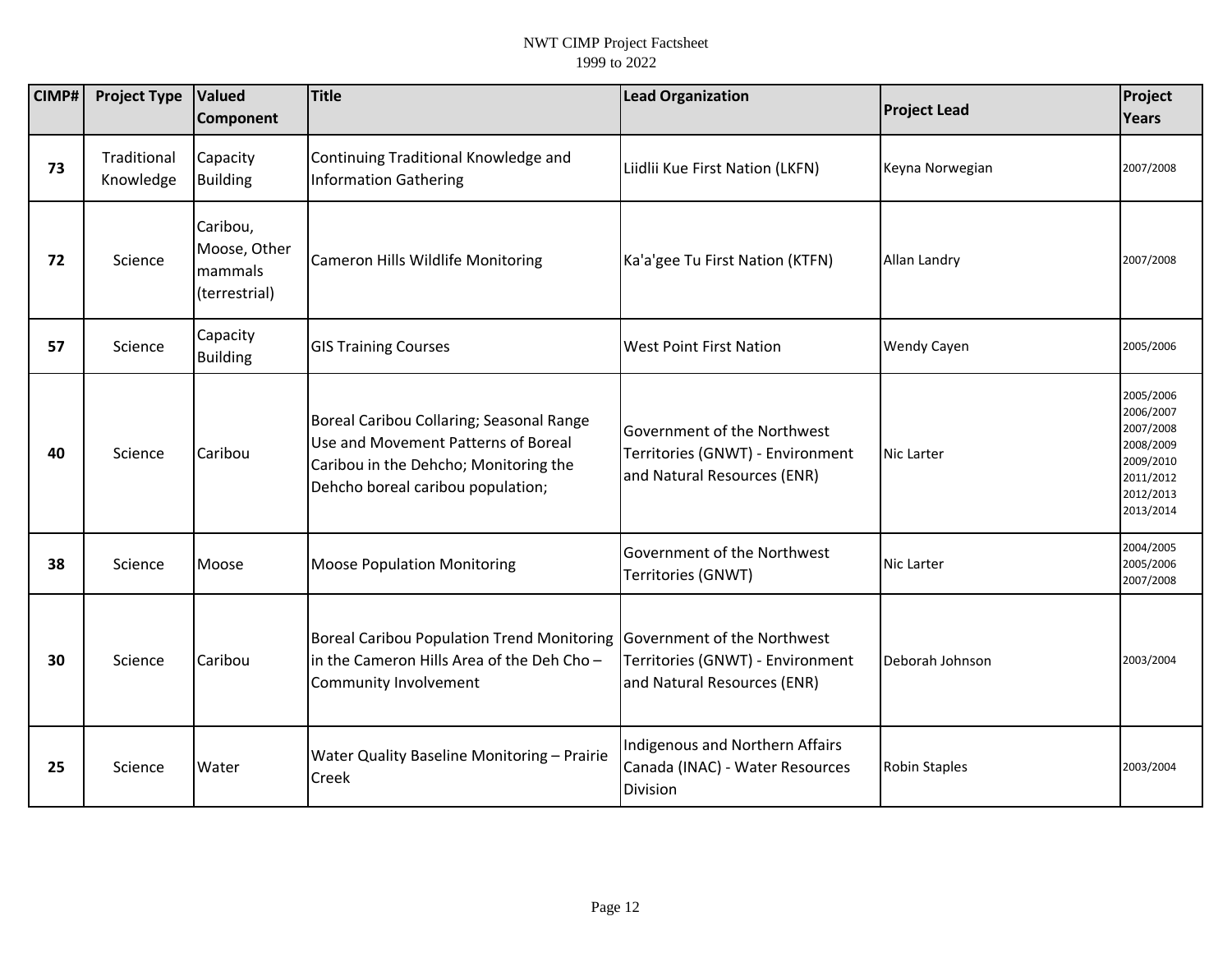| CIMP# | <b>Project Type</b>                  | Valued                      | <b>Title</b>                                                                                                                                                     | <b>Lead Organization</b>                                                                      | <b>Project Lead</b>                               | Project                                                       |
|-------|--------------------------------------|-----------------------------|------------------------------------------------------------------------------------------------------------------------------------------------------------------|-----------------------------------------------------------------------------------------------|---------------------------------------------------|---------------------------------------------------------------|
|       |                                      | <b>Component</b>            |                                                                                                                                                                  |                                                                                               |                                                   | Years                                                         |
| 24    | Science                              | Capacity<br><b>Building</b> | Community Training in the Preparation of<br>Reports on Contaminated Studies in Dehcho<br>Lakes; Community Training in the Winter<br><b>Water Quality Surveys</b> | <b>Environment and Climate Canada</b><br>(ECCC) - National Water Research<br>Institute (NWRI) | <b>Marlene Evans</b>                              | 2003/2004<br>2004/2005                                        |
| 16    | Traditional<br>Knowledge             | Capacity<br><b>Building</b> | Deh Cho youth ecology camp; Youth Winter<br>Camp; Dehcho Traditional Cultural Camp                                                                               | Dehcho First Nations (DFN)                                                                    | Alison de Pelham                                  | 2002/2003<br>2003/2004<br>2004/2005<br>2006/2007<br>2007/2008 |
| 8     | Science                              | Caribou,<br>Moose, Fish     | Development of work plan concerning the<br>presence of contaminants and the general<br>health of moose, woodland caribou, and fish<br>in the Deh Cho             | Dehcho First Nations (DFN)                                                                    | John Barlett                                      | 2001/2002                                                     |
|       | <b>Gwich'in Region (25)</b>          |                             |                                                                                                                                                                  |                                                                                               |                                                   |                                                               |
| 225   | Science                              | Water                       | Tracking environmental change in the Gwich'in<br>Settlement Area: enhancing community-driven<br>monitoring of lakes and rivers                                   | Wilfird Laurier University (WLU)                                                              | Derek Gray<br>dgray@wlu.ca                        | 2020/2021<br>2021/2022                                        |
| 217   | Traditional<br>Knowledge,<br>Science | Fish                        | Impacts of permafrost degradation on łuk<br>dagaii habitat in the Peel River Watershed                                                                           | University of Victoria (Uvic)                                                                 | Trevor Lantz<br>tlantz@uvic.ca                    | 2020/2021<br>2021/2022                                        |
| 211   | Science                              | Water, Fish                 | Impacts of Permafrost Thaw Slump Extent,<br>Severity and Persistence on Stream Biotic<br>Health                                                                  | Wilfrid Laurier University (WLU)                                                              | Jordan Musetta-Lambert<br>jordanmusetta@gmail.com | 2020/2021<br>2021/2022                                        |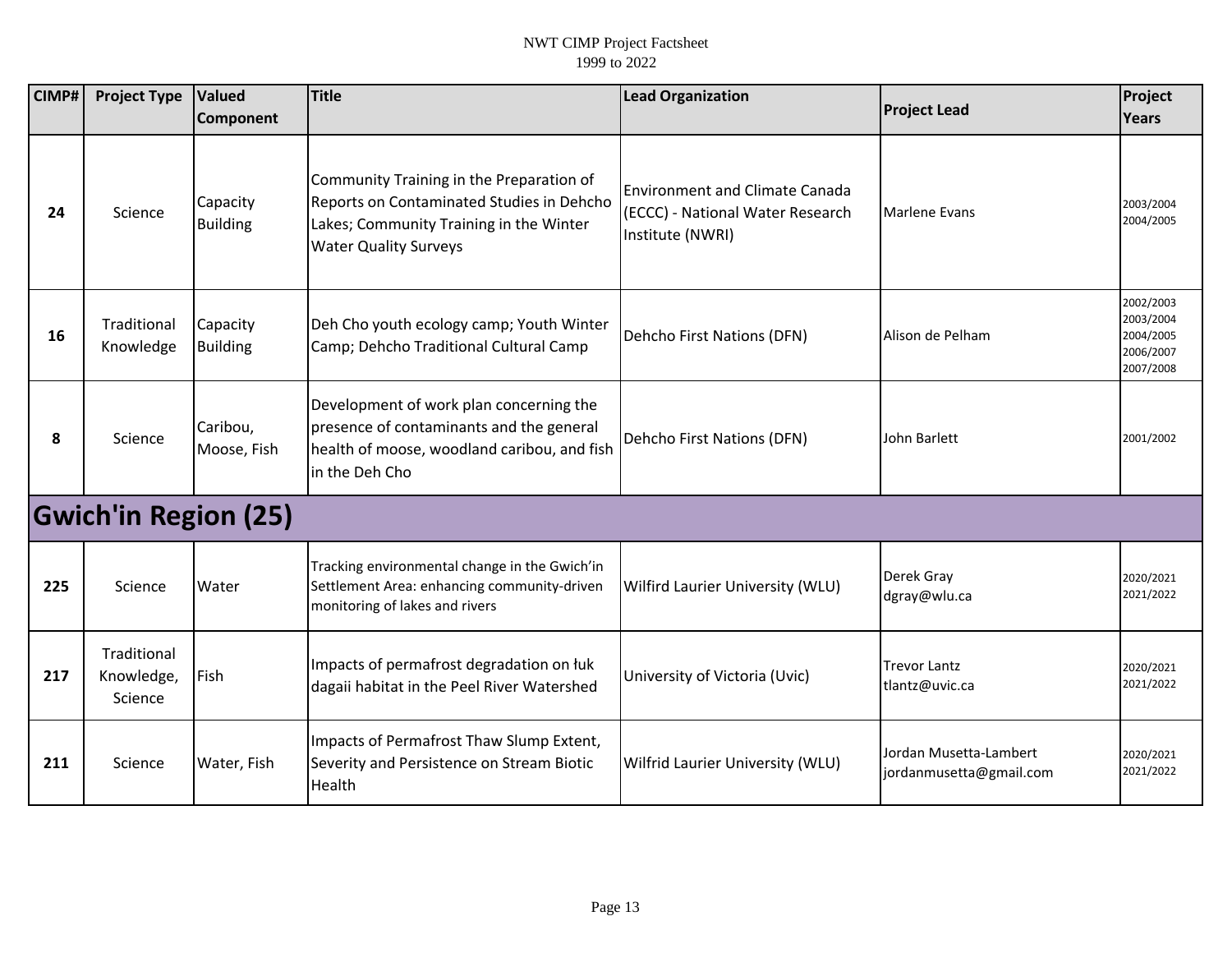| CIMP# | <b>Project Type</b>                   | Valued<br>Component                          | <b>Title</b>                                                                                                                                                                                        | <b>Lead Organization</b>                                                                          | <b>Project Lead</b>                    | Project<br><b>Years</b>                                       |
|-------|---------------------------------------|----------------------------------------------|-----------------------------------------------------------------------------------------------------------------------------------------------------------------------------------------------------|---------------------------------------------------------------------------------------------------|----------------------------------------|---------------------------------------------------------------|
| 197   | Science                               | <b>Fish</b>                                  | 1) How will fish communities in Gwich'in<br>lakes respond to climate change? 2) How<br>does proximity to roadways impact water<br>quality and invertebrates in Artic Lakes?                         | Wilfrid Laurier University (WLU)                                                                  | Derek Gray<br>dgray@wlu.ca             | 2017/2018<br>2018/2019<br>2019/2020<br>2020/2021<br>2021/2022 |
| 195   | Science                               | Water, Fish                                  | 1)Community-based long term monitoring of<br>the Peel River near Fort McPherson 2)<br>Community-based monitoring of whitefish in<br>the lower Mackenzie River watershed                             | University of Maine                                                                               | Rachel Hovel<br>rachel.hovel@maine.edu | 2017/2018<br>2018/2019<br>2019/2020<br>2020/2021<br>2021/2022 |
| 108   | Traditional<br>Knowledge &<br>Science | Water, Snow,<br>ground ice and<br>permafrost | Evaluating catchment scale cumulative<br>impacts: Mega- scale permafrost<br>Idisturbances and their effects on terrestrial<br>and aquatic systems in the Richardson<br>Mountains, NWT               | Indigenous and Northern Affairs<br>Canada (INAC) - Cumulative Impact<br>Monitoring Program (CIMP) | Steve Kokelj                           | 2010/2011<br>2011/2012<br>2012/2013<br>2013/2014<br>2014/2015 |
| 106   | Traditional<br>Knowledge              | Snow, ground<br>ice, and<br>permafrost       | Traditional Knowledge Workshops to Discuss<br>and Gather Information with regard to<br>permafrost disturbances and its effects on<br>the land and water systems in the<br>Richardson Mountains, NWT | Gwich'in Tribal Council (GTC)                                                                     | Mardy Semmler                          | 2010/2011                                                     |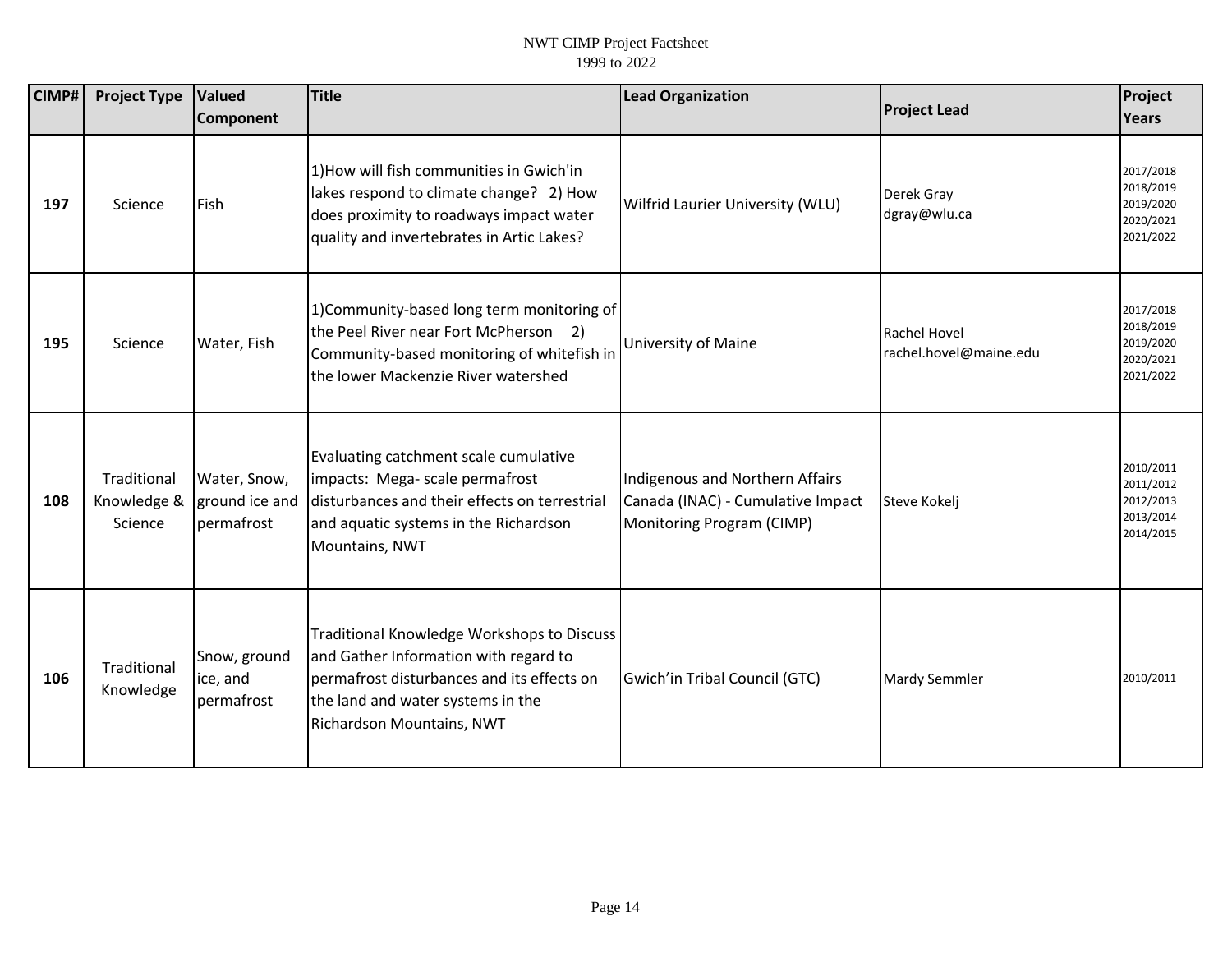| <b>CIMP#</b> | <b>Project Type</b>                   | <b>Valued</b><br>Component                           | <b>Title</b>                                                                                                                | <b>Lead Organization</b>                    | <b>Project Lead</b> | Project<br>Years                                 |
|--------------|---------------------------------------|------------------------------------------------------|-----------------------------------------------------------------------------------------------------------------------------|---------------------------------------------|---------------------|--------------------------------------------------|
|              |                                       |                                                      |                                                                                                                             |                                             |                     |                                                  |
| 97           | Science                               | Moose                                                | Moose abundance and composition in the<br>Gwich'in Settlement Area and Inuvialuit<br>Settlement Region                      | Gwich'in Renewable Resource Board<br>(GRRB) | Kristen Callaghan   | 2009/2010<br>2010/2011                           |
| 96           | Traditional<br>Knowledge &<br>Science | Caribou,<br>Moose, Other<br>mammals                  | Harvest Data Collection - Gwich'in<br>Settlement Area; Gwich'in Harvest Study                                               | Gwich'in Renewable Resource Board<br>(GRRB) | Amy Thompson        | 2009/2010<br>2011/2012<br>2013/2014              |
| 89           | Science                               | Community<br>based<br>monitoring                     | Gap analysis of research in<br>the Gwich'in Settlement Area                                                                 | Gwich'in Renewable Resource Board<br>(GRRB) | Amy Thompson        | 2008/2009                                        |
| 71           | Science                               | Fish                                                 | Vittrekwa River Char - Habitat Equipment<br>and Analysis                                                                    | Gwich'in Renewable Resource Board<br>(GRRB) | Nathan Millar       | 2007/2008                                        |
| 70           | Science                               | Fish                                                 | Photographic Baseline for Dolly Varden<br><b>Habitat in NWT Rivers</b>                                                      | Gwich'in Renewable Resource Board<br>(GRRB) | Nathan Millar       | 2007/2008                                        |
| 55           | Traditional<br>Knowledge              | Capacity<br><b>Building</b>                          | Repatriating Gwich'in Traditional Knowledge   Gwich'in Social and Cultural Institute<br>from the Dene Mapping Project       | (GSCI)                                      | Sharon Snowshoe     | 2005/2006<br>2006/2007<br>2008/2009<br>2011/2012 |
| 54           | Science                               | Moose                                                | Moose Aerial Survey in the Gwich'in<br>Settlement Area                                                                      | Gwich'in Renewable Resource Board<br>(GRRB) | Catherine Lambert   | 2005/2006                                        |
| 53           | Science                               | Fish                                                 | Arctic Red River and Mackenzie River Fish<br>Study                                                                          | Gwich'in Renewable Resource<br>Board (GRRB) | Nathan Millar       | 2005/2006                                        |
| 52           | Science                               | Caribou,<br>Moose, Other<br>mammals<br>(terrestrial) | Developing a monitoring program for<br>moose, woodland caribou, grizzly bear<br>populations in the Gwich'in Settlement Area | Gwich'in Tribal Council (GTC)               | Kim Hawkins         | 2005/2006                                        |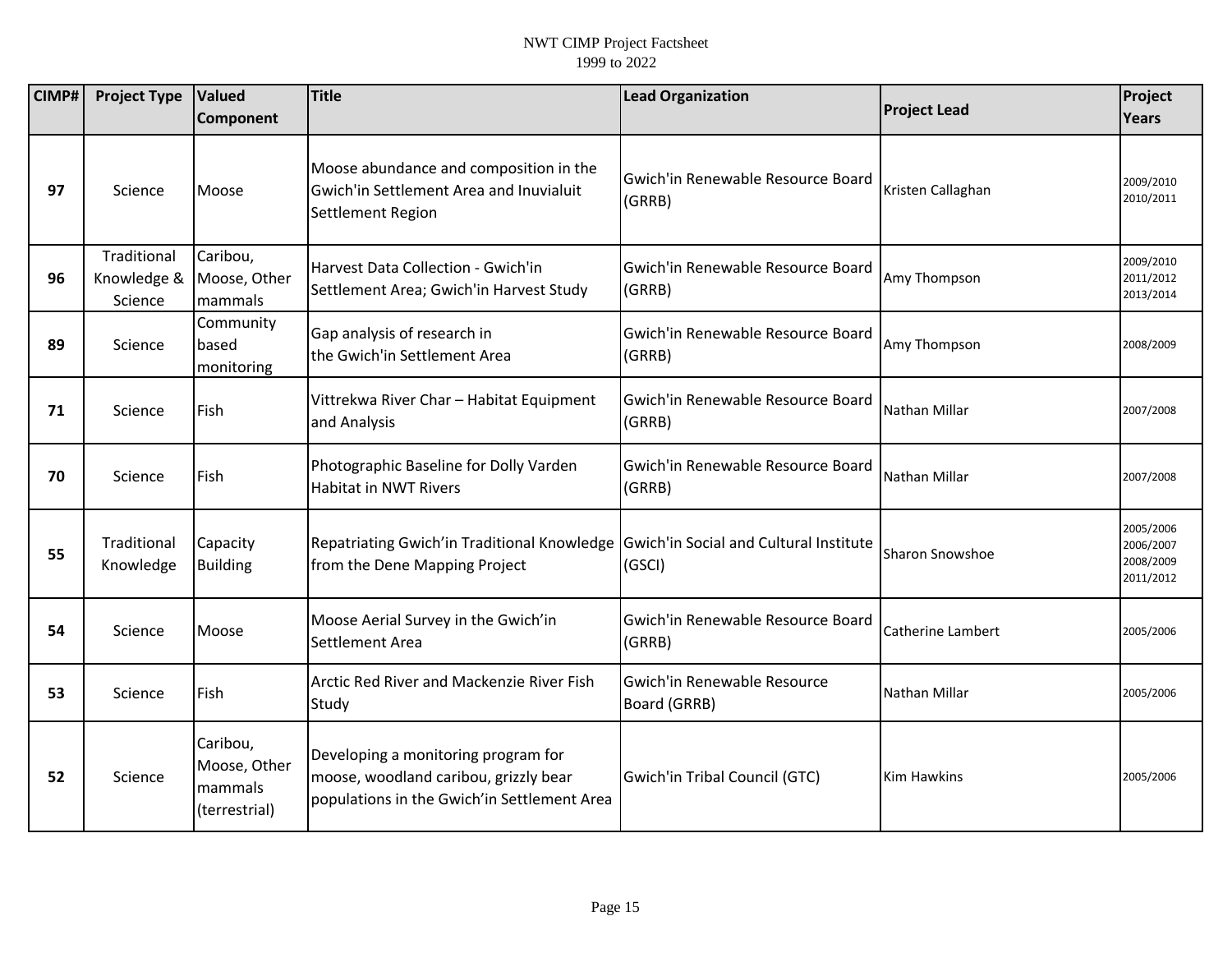| CIMP#          | <b>Project Type</b>      | Valued<br>Component         | <b>Title</b>                                                                                                                      | <b>Lead Organization</b>                                                              | <b>Project Lead</b>           | Project<br>Years       |
|----------------|--------------------------|-----------------------------|-----------------------------------------------------------------------------------------------------------------------------------|---------------------------------------------------------------------------------------|-------------------------------|------------------------|
| 41             | Science                  | Capacity<br><b>Building</b> | <b>Environmental Monitor Training; Training</b><br>Sessions for Four Environmental Research<br><b>Monitors</b>                    | Gwich'in Tribal Council (GTC)                                                         | West Delta Golder Corporation | 2004/2005<br>2005/2006 |
| 34             | Science                  | Capacity<br><b>Building</b> | Implementation, Resources Management<br>and Land                                                                                  | Gwich'in Tribal Council (GTC)                                                         | Deborah<br><b>Bisson</b>      | 2003/2004              |
| 29             | Science                  | Water                       | Peel River Water and Sediment Quality<br>Reporting                                                                                | Indigenous and Northern<br>Affairs Canada (INAC) - Water<br><b>Resources Division</b> | Andrea Czarnecki              | 2003/2004              |
| 17             | Science                  | Fish                        | <b>Travaillant Lake Fish Movement Monitoring</b><br>Study                                                                         | Gwich'in Tribal Council (GTC)                                                         | Melanie Toyne                 | 2002/2003              |
| 10             | Science                  | Vegetation                  | Permanent sample plots (PSP's) on Gwich'in<br>lands                                                                               | GTC - Gwich'in Land<br>Administration (GLA)                                           | Howard<br>Townsend            | 2001/2002<br>2002/2003 |
| 9              | Science                  | Fish                        | Peel River Fish Study                                                                                                             | Gwich'in Renewable Resource<br>Board (GRRB)                                           | Melanie<br>Toyne              | 2001/2002<br>2002/2003 |
| 4              | Traditional<br>Knowledge | Capacity<br><b>Building</b> | Community - Land Relationship Project<br>re:Traditional Knowledge                                                                 | Gwich'in Tribal Council (GTC)                                                         | Peter Clarkson                | 2000/2001              |
| $\overline{2}$ | Science                  | Water                       | Georeferencing water quality monitoring<br>data in the Gwich'in Settlement Area                                                   | Gwich'in Tribal Council (GTC)                                                         | Peter Clarkson                | 1999/2000              |
| $\mathbf{1}$   | Science                  | Capacity<br><b>Building</b> | Community based involvement in the<br>Mackenzie Valley Cumulative Impact<br>Monitoring Program in the Gwich'in<br>Settlement Area | Gwich'in Tribal Council (GTC)                                                         | Peter Clarkson                | 1999/2000              |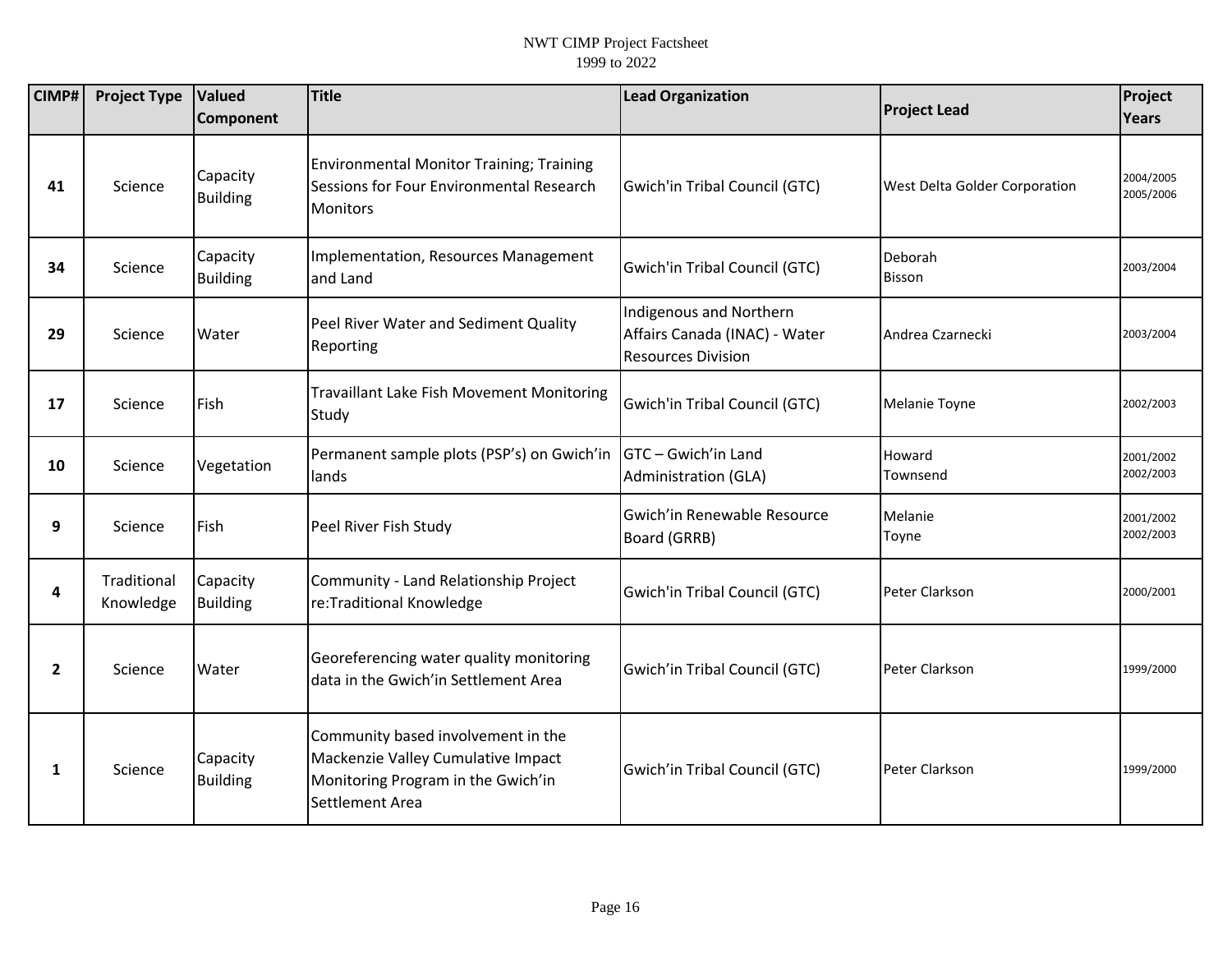| <b>CIMP#</b> | <b>Project Type</b>                      | Valued<br><b>Component</b>             | Title                                                                                                                                     | <b>Lead Organization</b>                                                        | <b>Project Lead</b>         | Project<br><b>Years</b>             |  |  |  |
|--------------|------------------------------------------|----------------------------------------|-------------------------------------------------------------------------------------------------------------------------------------------|---------------------------------------------------------------------------------|-----------------------------|-------------------------------------|--|--|--|
|              | <b>Inuvialuit Settlement Region (23)</b> |                                        |                                                                                                                                           |                                                                                 |                             |                                     |  |  |  |
| 210          | Science                                  | Water                                  | Development of a Biological Monitoring<br>Program to Detect Change in Stream Health<br>Along the Dempster-Inuvik-Tuktoyaktuk-<br>Corridor | Wilfrid Laurier University (WLU)                                                | Joseph Culp<br>jculp@wlu.ca | 2019/2020<br>2020/2021<br>2021/2022 |  |  |  |
| 183          | Traditional<br>Knowledge<br>& Science    | Fish                                   | Inuvialuit Monitoring and Management of<br>the Big Fish River                                                                             | <b>Fisheries Joint Management</b><br>Committee - Joint Secretariat<br>(FJMC-JS) | <b>Kristin Hynes</b>        | 2016/2017<br>2017/2018              |  |  |  |
| 157          | Traditional<br>Knowledge &<br>Science    | Community<br>based<br>monitoring       | Inuvialuit Settlement Region community-<br>based monitoring program (ISR-CBMP) -<br>Pilot program                                         | Inuvialuit Joint Secretariat (IJS)                                              | Jennie Knopp                | 2013/2014<br>2014/2015              |  |  |  |
| 144          | Science                                  | Fish                                   | Winter ecosystem and fish habitat in the<br>nearshore Beaufort Sea                                                                        | Department of Fisheries and Oceans<br>(DFO)                                     | <b>Christine Michel</b>     | 2012/2013                           |  |  |  |
| 143          | Traditional<br>Knowledge<br>& Science    | Marine<br>mammals                      | Community coastal based monitoring: A<br>regional approach for the ISR                                                                    | Department of Fisheries and Oceans<br>(DFO)                                     | Lisa Loseto                 | 2012/2013<br>2013/2014<br>2014/2015 |  |  |  |
| 139          | Science                                  | Snow, ground<br>ice, and<br>permafrost | Monitoring Permafrost for Cumulative<br>Impact Assessment in the Inuvialuit<br>Settlement Region                                          | Aurora Research Institute (ARI)                                                 | Jolie Gareis                | 2011/2012                           |  |  |  |
| 136          | Science                                  | Marine<br>mammals                      | Environmental conditions and beluga whale<br>entrapment events in the Husky Lakes                                                         | Department of Fisheries and Oceans<br>(DFO)                                     | <b>Steve Ferguson</b>       | 2011/2012                           |  |  |  |
| 129          | Science                                  | Fish                                   | Community based monitoring of coastal fish<br>ecology using biomarkers                                                                    | Department of Fisheries and Oceans<br>(DFO)                                     | Wojciech Walkusz            | 2011/2012                           |  |  |  |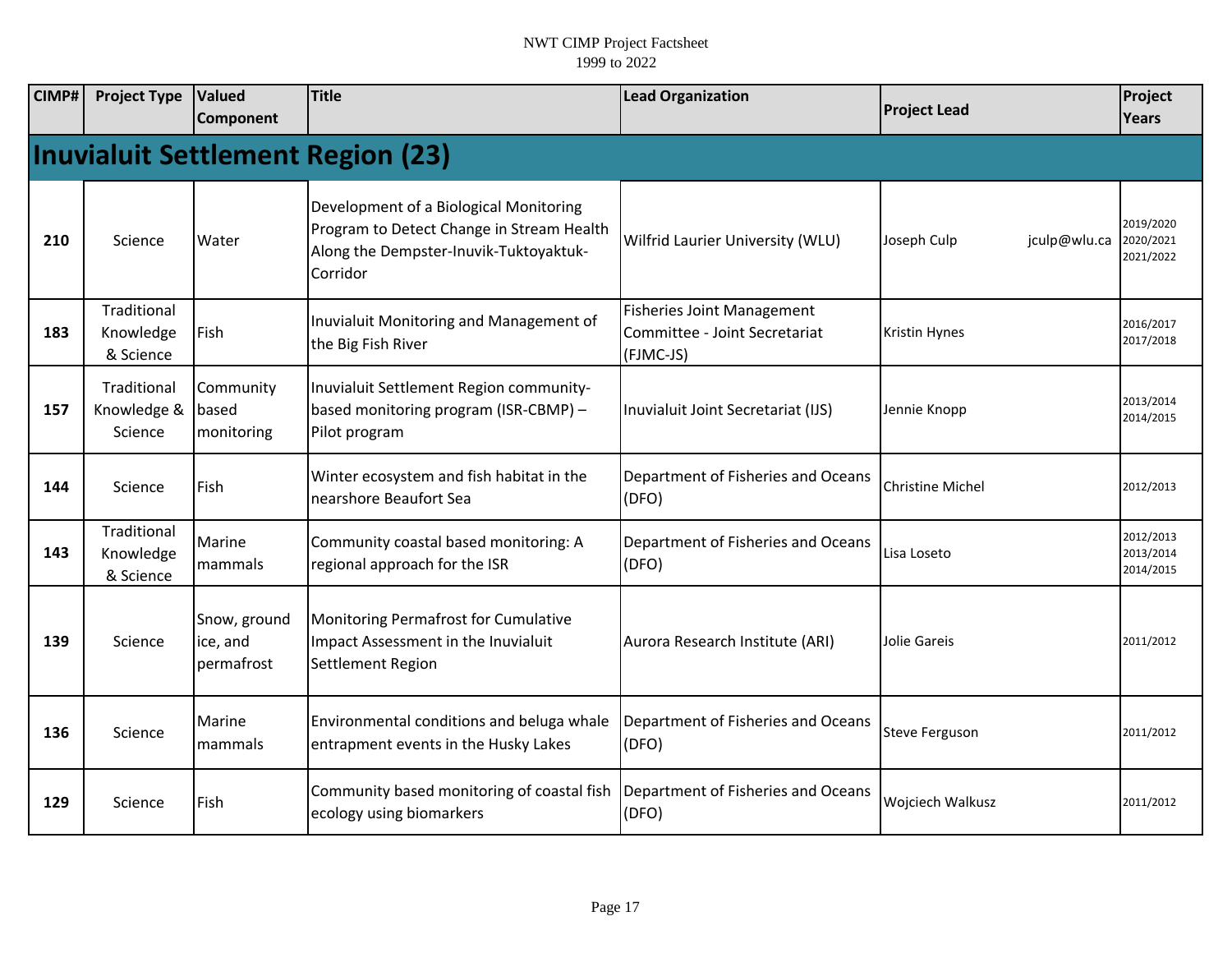| CIMP# | <b>Project Type</b>      | Valued<br><b>Component</b>                           | <b>Title</b>                                                                                                                                                            | <b>Lead Organization</b>                                          | <b>Project Lead</b>   | Project<br><b>Years</b>                                       |
|-------|--------------------------|------------------------------------------------------|-------------------------------------------------------------------------------------------------------------------------------------------------------------------------|-------------------------------------------------------------------|-----------------------|---------------------------------------------------------------|
| 126   | Science                  | Fish                                                 | Harvest-based monitoring of western<br><b>Beaufort Sea coastal fisheries</b>                                                                                            | Department of Fisheries and Oceans<br>(DFO)                       | Colin Gallagher       | 2011/2012                                                     |
| 117   | Science                  | Fish                                                 | Evaluation of hydro- climatic drivers of<br>contaminant transfer in aquatic food webs in University of Victoria (Uvic)<br>the Husky Lakes Watershed (ISR, NWT)          |                                                                   | <b>Klaus Gantner</b>  | 2011/2012                                                     |
| 112   | Science                  | <b>Fish</b>                                          | Understanding Impacts of Environmental<br>Change on Char in the ISR: Science and Inuit Trent University<br>Knowledge for Community Monitoring                           |                                                                   | <b>Chris Furgal</b>   | 2010/2011<br>2011/2012<br>2012/2013                           |
| 110   | Traditional<br>Knowledge | Community<br>based<br>monitoring                     | Monitoring environmental change in the<br>Mackenzie Delta Region: Inuvialuit<br>observations and participatory- multimedia<br>mapping                                   | Inuvialuit Joint Secretariat (IJS)                                | <b>Richard Binder</b> | 2010/2011<br>2011/2012<br>2012/2013<br>2013/2014<br>2014/2015 |
| 109   | Science                  | Snow, ground<br>ice and<br>permafrost,<br>vegetation | Community Monitoring of Vegetation and<br>Permafrost in the Mackenzie Delta Region                                                                                      | Inuvialuit Joint Secretariat (IJS)                                | <b>Richard Binder</b> | 2010/2011<br>2011/2012<br>2012/2013<br>2013/2014<br>2014/2015 |
| 107   | Science                  | Snow, ground<br>ice, and<br>permafrost               | Investigating the Effects of Overland Winter<br>Access in the Outer Mackenzie Delta;<br>Investigating the effects of northern<br>overland transportation infrastructure | Indigenous and Northern Affairs<br>Canada (INAC) - Lands Division | Julian Kanigan        | 2010/2011<br>2011/2012                                        |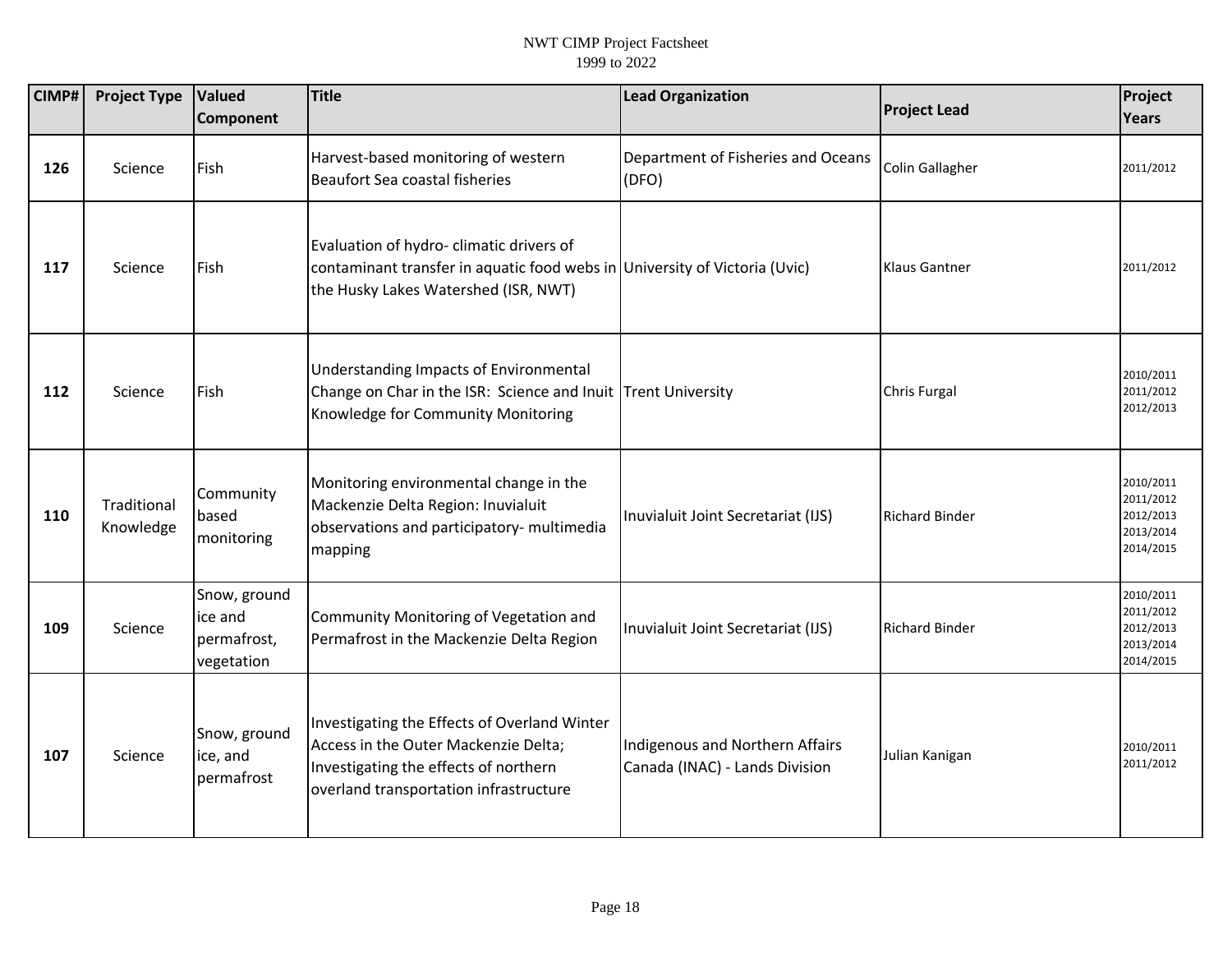| CIMP# | <b>Project Type</b> | Valued<br><b>Component</b>        | <b>Title</b>                                                                                                                                                        | <b>Lead Organization</b>                                                                          | <b>Project Lead</b>     | Project<br>Years                    |
|-------|---------------------|-----------------------------------|---------------------------------------------------------------------------------------------------------------------------------------------------------------------|---------------------------------------------------------------------------------------------------|-------------------------|-------------------------------------|
| 102   | Science             | Marine<br>mammals                 | Hendrickson Island Beluga Research Program                                                                                                                          | Department of Fisheries and<br>Oceans (DFO)                                                       | Lisa Loseto             | 2010/2011                           |
| 101   | Science             | Other wildlife<br>(avian)         | Bird Monitoring in the<br>Mackenzie Delta (Arctic                                                                                                                   | <b>Environment and Climate</b><br>Change Canada (ECCC)                                            | Jennie Rausch           | 2010/2011<br>2011/2012              |
| 92    | Science             | Other<br>mammals<br>(terrestrial) | Inuit, Polar Bears and Conservation Hunting                                                                                                                         | University of Alberta (UofA)                                                                      | <b>Milton Freeman</b>   | 2008/2009                           |
| 83    | Science             | Fish                              | Community based coastal Beaufort Sea<br>monitoring                                                                                                                  | Department of Fisheries and Oceans<br>(DFO)                                                       | <b>Christine Michel</b> | 2008/2009<br>2009/2010<br>2010/2011 |
| 39    | Science             | Other<br>mammals<br>(terrestrial) | Wolverine Harvest Monitoring and<br>Population Health, Inuvik Region, NWT                                                                                           | Government of the Northwest<br>Territories (GNWT) - Environment<br>and Natural<br>Resources (ENR) | Marsha Branigan         | 2004/2005                           |
| 35    | Science             | Fish                              | Beaufort Sea Under Ice Fish Study                                                                                                                                   | Department of Fisheries and<br>Oceans (DFO)                                                       | Pete Cott               | 2004/2005                           |
| 22    | Science             | Capacity<br><b>Building</b>       | Wildlife monitoring course - background on<br>monitoring, expectations and reporting,<br>firearms and first aid certifications                                      | Inuvialuit Game Council (IGC)                                                                     | Robin Fonger            | 2002/2003                           |
| 11    | Science             | Fish                              | Tariuq (Oceans) Program: Community- based<br>monitoring of marine and anadromous fish<br>of the lower Mackenzie River and near-shore (DFO)<br>areas of Beaufort Sea | Department of Fisheries and Oceans                                                                | Donald Cobb             | 2002/2003<br>2004/2005              |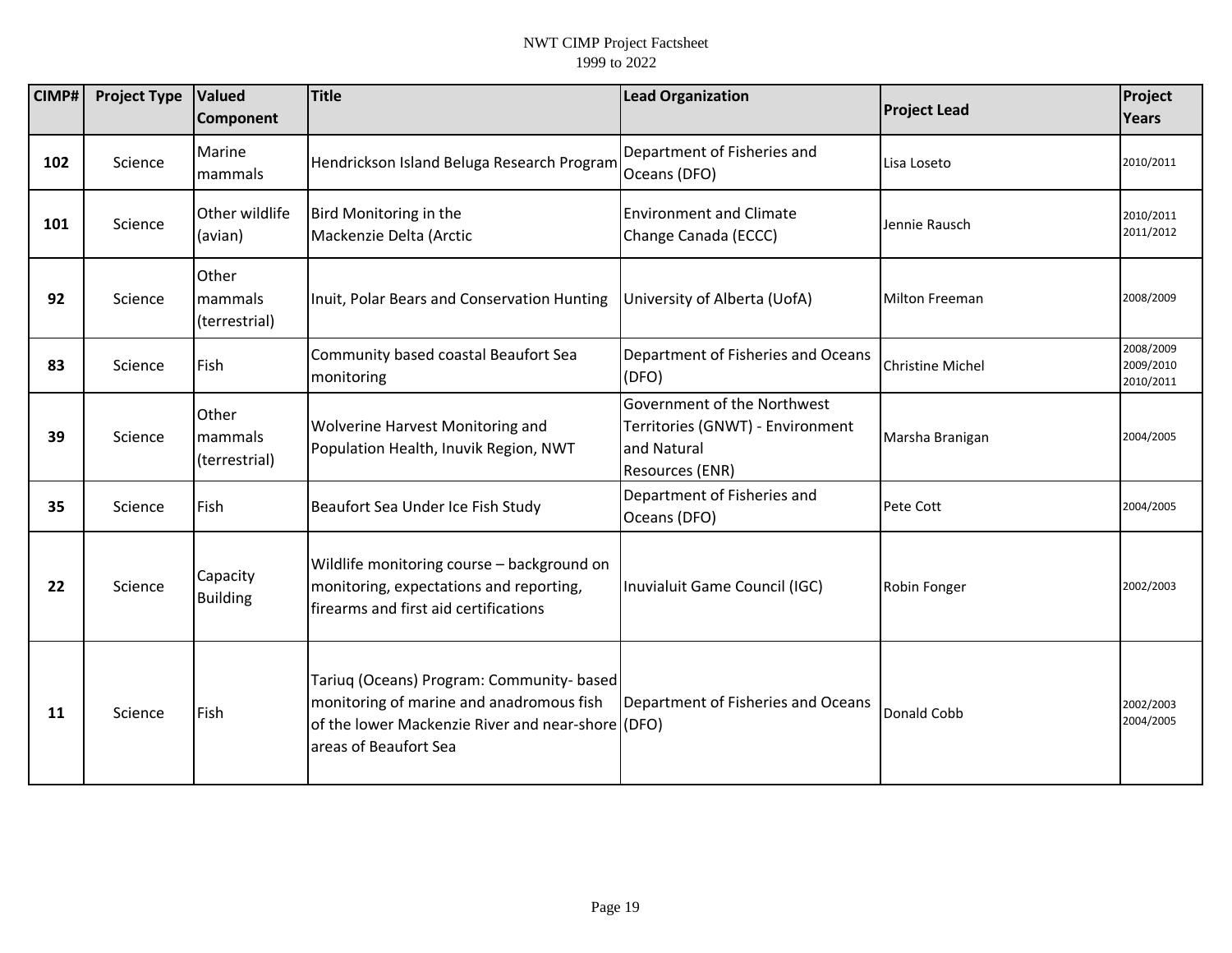| CIMP# | <b>Project Type</b>      | Valued<br>Component       | <b>Title</b>                                                                                                                                                                                                     | <b>Lead Organization</b>                                                                     | <b>Project Lead</b>                             | Project<br>Years                    |
|-------|--------------------------|---------------------------|------------------------------------------------------------------------------------------------------------------------------------------------------------------------------------------------------------------|----------------------------------------------------------------------------------------------|-------------------------------------------------|-------------------------------------|
| 3     | Science                  | Other wildlife<br>(avian) | Monitoring and evaluating cumulative<br>impacts of oil & gas development in the<br>Delta using tundra swans as an indicator<br>species                                                                           | <b>Environment and Climater Change</b><br>Canada (ECCC) - Canadian Wildlife<br>Service (CWS) | Jim Hines                                       | 2000/2001<br>2002/2003<br>2003/2004 |
|       | <b>Sahtu Region (25)</b> |                           |                                                                                                                                                                                                                  |                                                                                              |                                                 |                                     |
| 224   | Traditional<br>Knowledge | Fish, Water,<br>Caribou   | A Century of Petroleum Extraction at<br>Tłegóhłį (Norman Wells): Indigenous<br>knowledge for Indigenous guardianship                                                                                             | Sahtu Renewable Resource Board<br>(SRRB)                                                     | Deborah Simmons<br>director@srrb.nt.ca          | 2021/2022                           |
| 222   | Science                  | <b>Fish</b>               | Contaminants (PAHs, mercury) in the<br>Mackenzie River and fish health<br>assessments; implementation of classic and<br>new molecular screening tools for<br>environmental monitoring and stressor<br>assessment | <b>Environment and Climate Change</b><br>Canada (ECCC)                                       | <b>Marlene Evans</b><br>marlene.evans@canada.ca | 2021/2022                           |
| 216   | Science                  | Water                     | Hydrocarbon-derived compounds<br>(anthropogenic and natural) in water bodies<br>in the Sahtu                                                                                                                     | <b>Environment and Climate Change</b><br>Canada (ECCC)                                       | <b>Kirsty Gurney</b><br>kirsty.gurney@canada.ca | 2020/2021<br>2021/2022              |
| 215   | Science                  | Water                     | Aquatic ecosystems in the Fort Good Hope<br>area as indicators of environmental change                                                                                                                           | Institut national de la recherche<br>scientifique (INRS)                                     | Jerome Comte<br>Jerome.Comte@inrs.com           | 2020/2021<br>2021/2022              |
| 198   | Traditional<br>Knowledge | Water                     | Sahtu Benígodi: Traditional Knowledge of<br>Great Bear Lake and its Watershed                                                                                                                                    | Tsá Tué Biosphere Reserve (TTBR)                                                             | Gina Bayha                                      | 2018/2019<br>2019/2020              |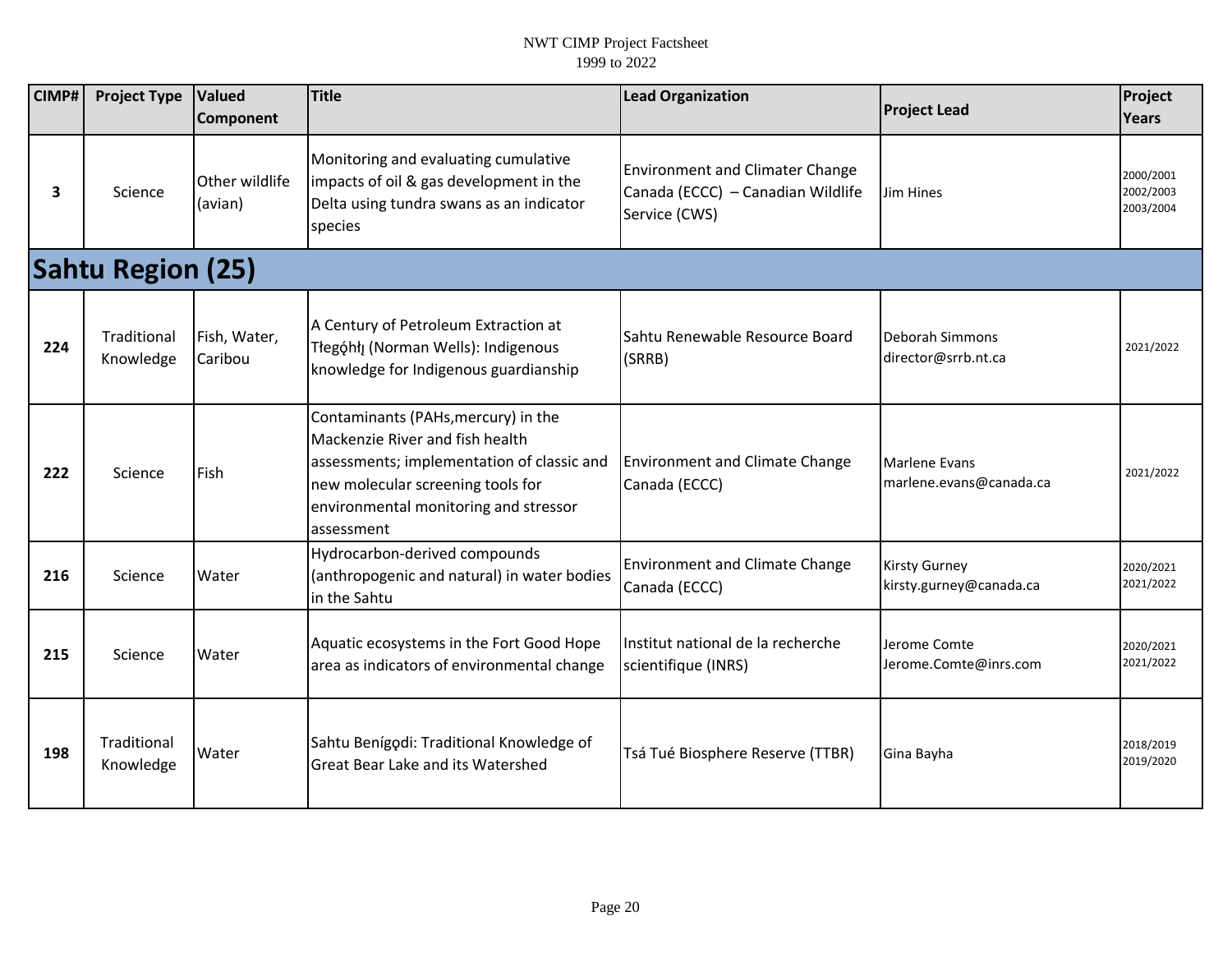| CIMP# | <b>Project Type</b>                   | <b>Valued</b><br>Component                           | Title                                                                                                                                                                      | <b>Lead Organization</b>                               | <b>Project Lead</b>         | Project<br>Years                    |
|-------|---------------------------------------|------------------------------------------------------|----------------------------------------------------------------------------------------------------------------------------------------------------------------------------|--------------------------------------------------------|-----------------------------|-------------------------------------|
| 193   | Science                               | Water                                                | Understanding changes in aquatic<br>ecosystem health and water quality in the<br>Fort Good Hope - Ramparts area                                                            | <b>Environment and Climate Change</b><br>Canada (ECCC) | <b>Kirsty Gurney</b>        | 2017/2018<br>2018/2019<br>2019/2020 |
| 188   | Traditional<br>Knowledge              | Caribou                                              | Exploring options for the biocultural<br>monitoring of gode (barren-ground caribou)<br>population and habitat status and trends<br>using traditional knowledge and science | Ayoni Keh Land Corporation (AKLC)                      | David Codzi & Joseph Kochon | 2017/2018                           |
| 178   | Traditional<br>Knowledge &<br>Science | Multi                                                | Sahtu Regional Environmental Monitoring<br>and Decision Support Tool Set                                                                                                   | Sahtu Renewable Resource Board<br>(SRRB)               | Deborah Simmons             | 2016/2017<br>2017/2018<br>2018/2019 |
| 165   | Traditional<br>Knowledge &<br>Science | Caribou                                              | Evaluating diversity and spatial organization<br>of caribou in the Sahtu Region for<br>management and environmental impact<br>assessment                                   | Sahtu Renewable Resource Board<br>(SRRB)               | Deborah Simmons             | 2014/2015<br>2015/2016              |
| 162   | Science                               | Caribou,<br>Moose, Other<br>mammals<br>(terrestrial) | Multi-species monitoring using winter track<br>surveys in the Sahtu Settlement Region                                                                                      | GNWT - ENR - Wildlife                                  | James Hodson                | 2014/2015<br>2015/2016<br>2016/2017 |
| 160   | Science                               | Caribou,<br>Moose, Other<br>mammals<br>(terrestrial) | Community-based monitoring of wildlife<br>health phase 2: Stress and pathogens in a<br>changing landscape                                                                  | University of Calgary (UofC)                           | Susan Kutz                  | 2013/2014<br>2014/2015<br>2015/2016 |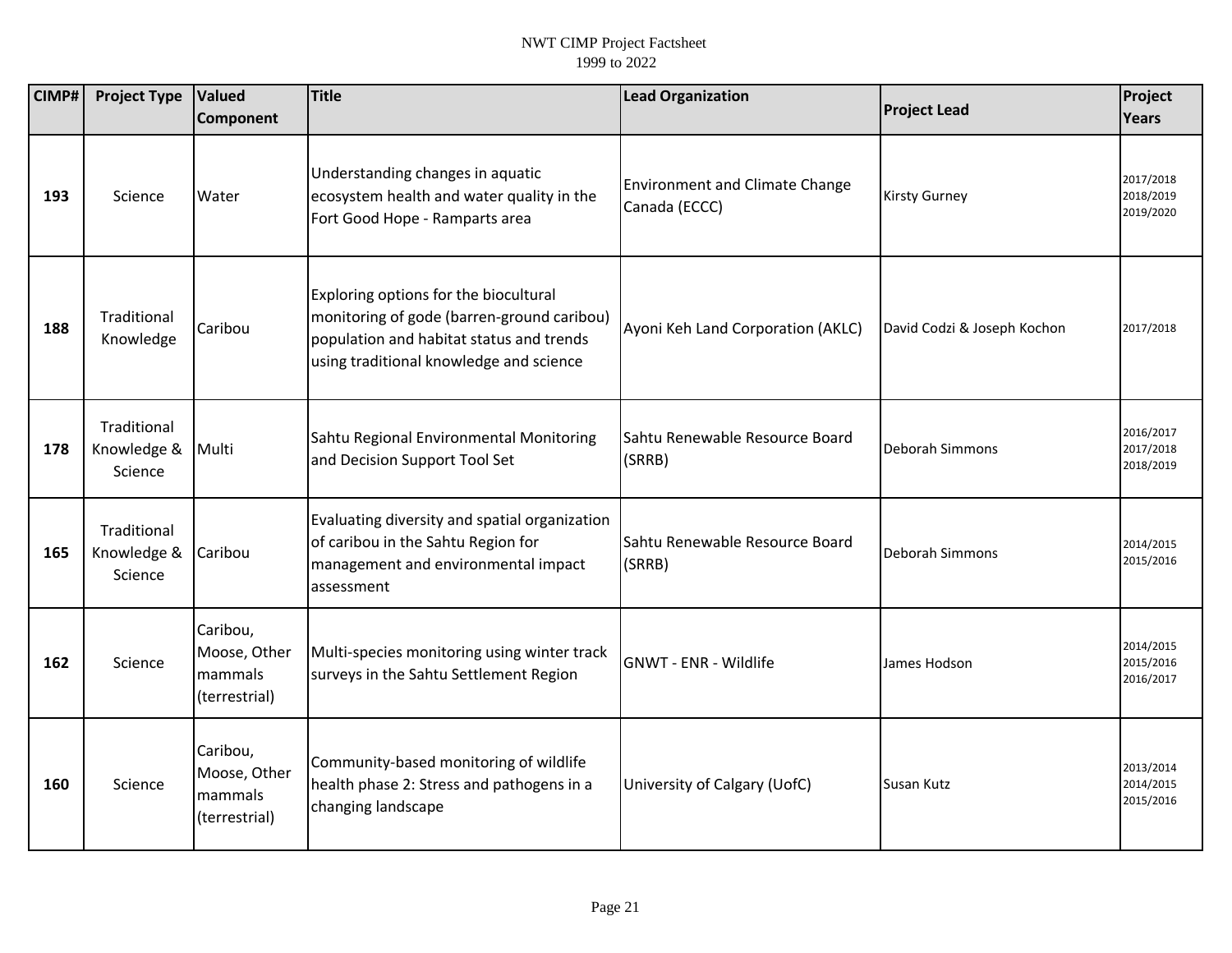| CIMP# | <b>Project Type</b>      | Valued<br><b>Component</b>        | <b>Title</b>                                                                                                                                                                                                                                                                                                                                             | <b>Lead Organization</b>                                                                       | <b>Project Lead</b>                      | Project<br><b>Years</b>                                                                                                                     |
|-------|--------------------------|-----------------------------------|----------------------------------------------------------------------------------------------------------------------------------------------------------------------------------------------------------------------------------------------------------------------------------------------------------------------------------------------------------|------------------------------------------------------------------------------------------------|------------------------------------------|---------------------------------------------------------------------------------------------------------------------------------------------|
| 158   | Traditional<br>Knowledge | Community<br>based<br>monitoring  | Dene mapping project repatriation and<br>analysis: Understanding valued places at the<br>intersection of caribou ecology and<br>harvesting                                                                                                                                                                                                               | Sahtu Renewable Resource Board<br>(SRRB)                                                       | Deborah Simmons                          | 2013/2014<br>2014/2015<br>2015/2016                                                                                                         |
| 152   | Science                  | Water                             | Establishing a watershed framework for<br>assessing cumulative impacts of<br>development                                                                                                                                                                                                                                                                 | <b>GNWT - ENR - NWT CIMP</b>                                                                   | Krista Chin                              | 2013/2014<br>2014/2015<br>2015/2016<br>2016/2017<br>0.17/0.19                                                                               |
| 130   | Science                  | Water                             | Community based water quality monitoring<br>in Great Bear Lake                                                                                                                                                                                                                                                                                           | Deline Renewable Resources Council<br>(DRRC)                                                   | Lorien Nesbitt                           | 2011/2012                                                                                                                                   |
| 127   | Science                  | Fish                              | 1) Long term monitoring of Great Bear Lake<br>fisheries and the aquatic ecosystem;<br>Combining biological, limnological and<br>paleolimnological data to study past,<br>present and future impacts of climate<br>change on Great Bear Lake ecosystem 2)<br>Monitoring for impacts of harvest and<br>climate change on Great Bear Lake aquatic<br>system | Department of Fisheries and Oceans<br>(DFO)                                                    | Kim Howland<br>kim.howland@dfo-mpo.gc.ca | 2011/2012<br>2012/2013<br>2013/2014<br>2014/2015<br>2015/2016<br>2016/2017<br>2017/2018<br>2018/2019<br>2019/2020<br>2020/2021<br>2021/2022 |
| 113   | Science                  | Caribou, moose                    | Moose and Caribou Health:<br>Monitoring the Emergence                                                                                                                                                                                                                                                                                                    | University of Calgary (UofC)                                                                   | Alessandro Massolo                       | 2010/2011<br>2011/2012                                                                                                                      |
| 87    | Science                  | Other<br>mammals<br>(terrestrial) | Ecology of the muskox below the treeline in<br>the Sahtu Settlement Area                                                                                                                                                                                                                                                                                 | Government of the Northwest<br>Territories (GNWT) - Environment<br>and Natural Resources (ENR) | <b>Boyan Tracz</b>                       | 2008/2009<br>2009/2010                                                                                                                      |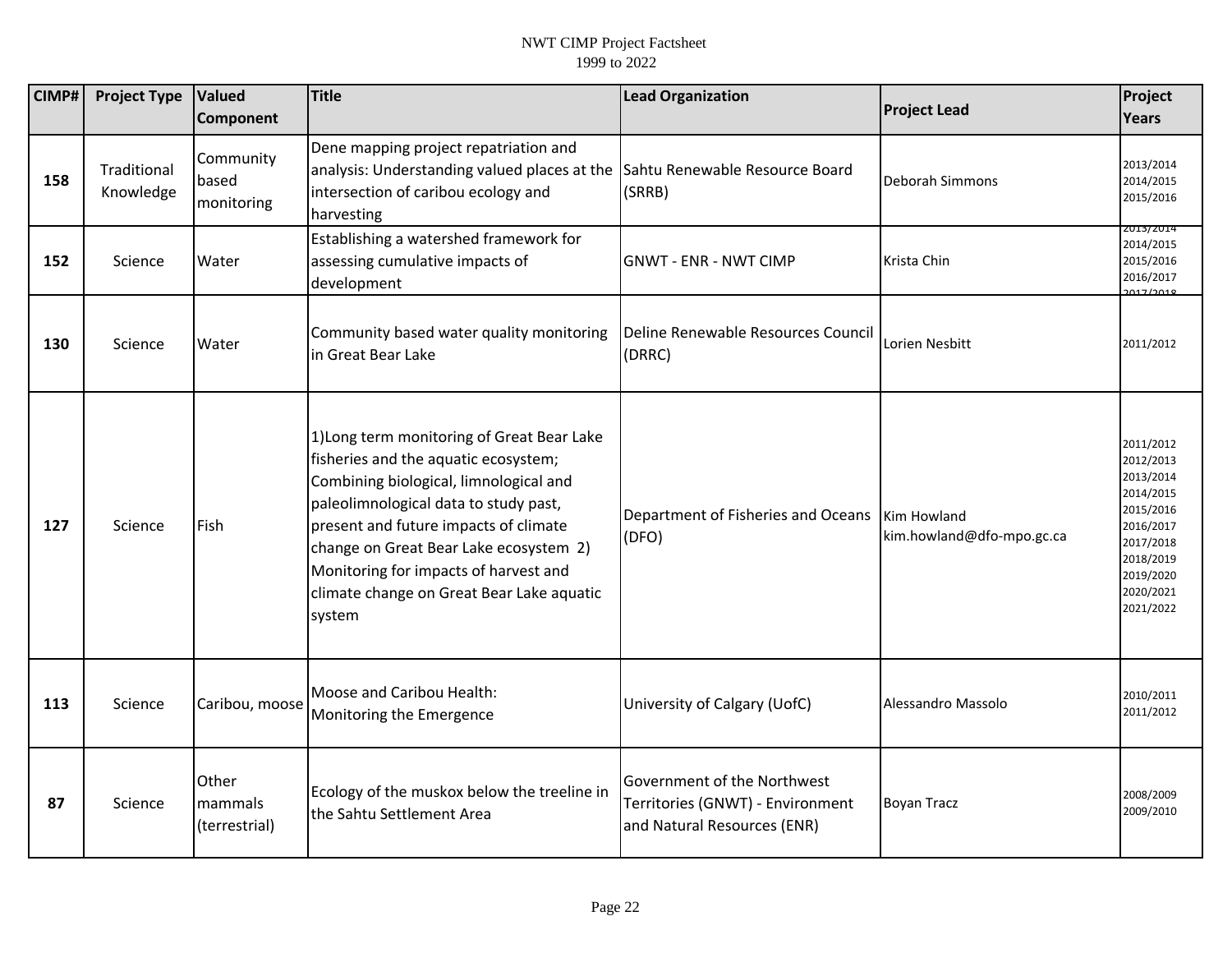| CIMP# | <b>Project Type</b>      | <b>Valued</b><br>Component                           | Title                                                                                                                                                                | <b>Lead Organization</b>                                                                       | <b>Project Lead</b>     | Project<br><b>Years</b>                          |
|-------|--------------------------|------------------------------------------------------|----------------------------------------------------------------------------------------------------------------------------------------------------------------------|------------------------------------------------------------------------------------------------|-------------------------|--------------------------------------------------|
| 79    | Traditional<br>Knowledge | Caribou                                              | Communities, Caribou and Climate Change:<br>A Sahtu Region Traditional Knowledge<br><b>Research and Monitoring Program</b>                                           | Sahtu Renewable Resource Board<br>(SRRB)                                                       | <b>Jody Snortland</b>   | 2007/2008<br>2008/2009<br>2009/2010              |
| 63    | Science                  | Water                                                | Bosworth Creek Monitoring Project                                                                                                                                    | Sahtu Renewable Resource Board<br>(SRRB)                                                       | Glen Guthrie            | 2006/2007<br>2007/2008<br>2008/2009<br>2009/2010 |
| 56    | Science                  | Caribou,<br>Moose, Other<br>mammals<br>(terrestrial) | Sahtu-Specific Development Density Plan                                                                                                                              | Sahtu Renewable Resource<br>Board (SRRB)                                                       | <b>Ruaraidh Carthew</b> | 2005/2006                                        |
| 51    | Science                  | Caribou                                              | Boreal woodland caribou response to<br>industrial activity in the Summit- Keela area,<br>Sahtu Region, NT                                                            | Government of the Northwest<br>Territories (GNWT) - Environment<br>and Natural Resources (ENR) | <b>Boyan Tracz</b>      | 2005/2006<br>2007/2008<br>2008/2009              |
| 44    | Science                  | Caribou,<br>Moose, Other<br>mammals<br>(terrestrial) | <b>Using Hunter Observations and Ecological</b><br>Knowledge Together With Science to<br>Understand Past and Current Occurrence of<br>Wildlife Diseases in the North | University of Saskatchewan (UofS)                                                              | Susan Kutz              | 2004/2005                                        |
| 19    | Science                  | Capacity<br><b>Building</b>                          | Deline Research & Monitoring - draft<br>community-based research and monitoring<br>plan for Great Bear Lake area, working with<br>a community trainee                | Deline Uranium Team                                                                            | Jennifer Blomqvist      | 2002/2003                                        |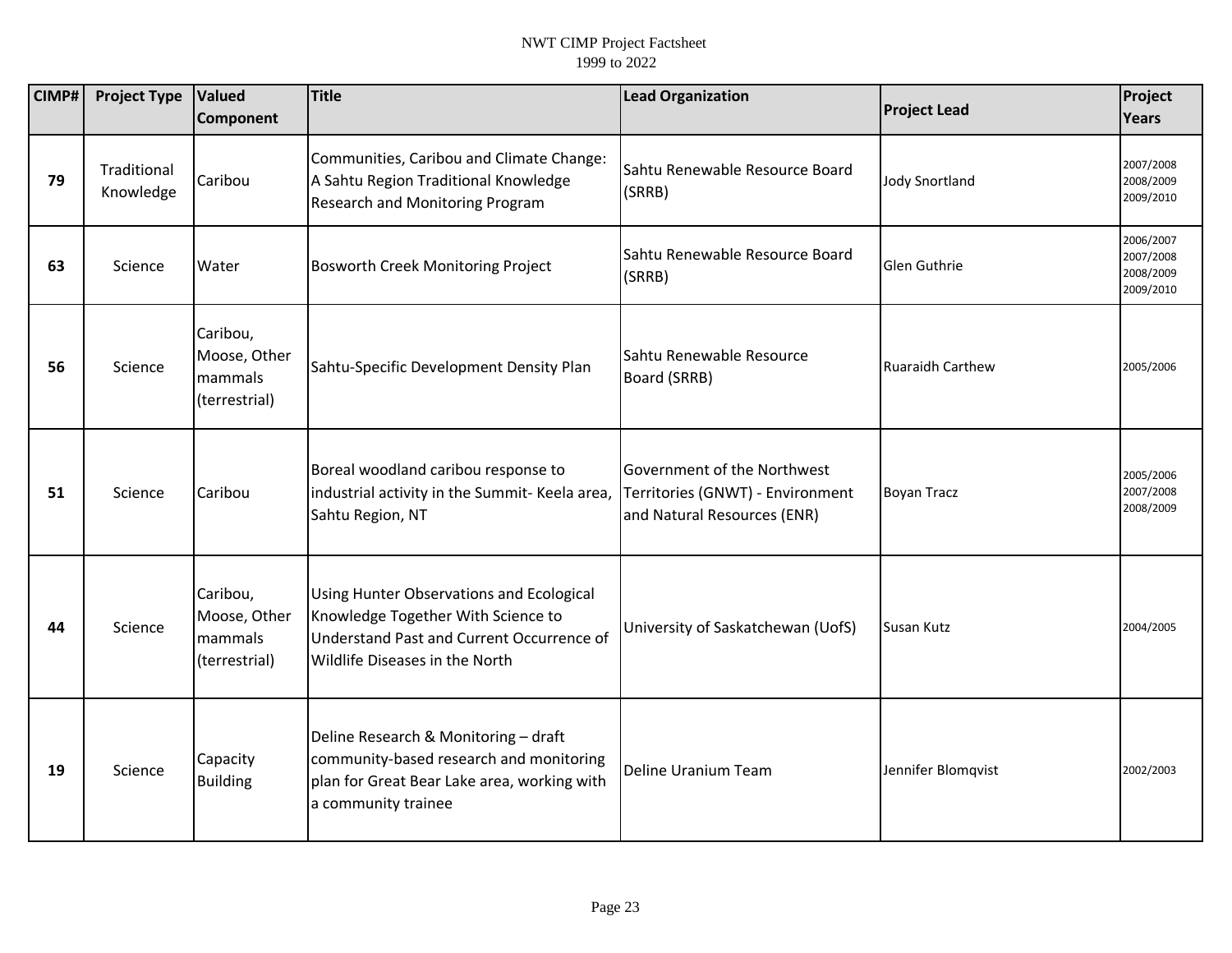| CIMP# | <b>Project Type</b>                  | <b>Valued</b><br>Component    | <b>Title</b>                                                                                                                                                                                          | <b>Lead Organization</b>                                                                       | <b>Project Lead</b>                                                          | Project<br><b>Years</b>                                       |
|-------|--------------------------------------|-------------------------------|-------------------------------------------------------------------------------------------------------------------------------------------------------------------------------------------------------|------------------------------------------------------------------------------------------------|------------------------------------------------------------------------------|---------------------------------------------------------------|
| 15    | Science                              | Vegetation                    | Establishment of permanent sample plots<br>(PSP's) for growth and yield, national forest<br>inventory and cumulative impact<br>monitoring in the Sahtu                                                | Government of the Northwest<br>Territories (GNWT) - Forest<br>Management Division (FMD)        | Lisa Smith                                                                   | 2002/2003                                                     |
| 14    | Science                              | Capacity<br><b>Building</b>   | Community based monitoring of wildlife                                                                                                                                                                | Government of the Northwest<br>Territories (GNWT) -                                            | Alasdair Veitch                                                              | 2002/2003<br>2003/2004<br>2004/2005                           |
|       |                                      | <b>Wek'eezhii Region (15)</b> |                                                                                                                                                                                                       |                                                                                                |                                                                              |                                                               |
| 214   | Science,<br>Traditional<br>Knowledge | Caribou                       | <b>Bridging Traditional and scientific</b><br>knowledge through a novel predictive<br>approach to understanding the role of<br>pathogens in the decline of a key Arctic<br>species.                   | University of Calgary (UofC)                                                                   | Dr. Susan Kutz & Dr. O. Alejandro<br>skutz@ucalgary.ca<br>oaleuy@ucalgary.ca | 2021/2022                                                     |
| 187   | Science                              | Caribou                       | 1) Multiscale assessment of forest-tundra<br>dynamics on the range of the Bathurst<br>Caribou herd 2) Changes in vegetation<br>productivity and phenology across the<br><b>Bathurst Caribou Range</b> | <b>Queen's University</b>                                                                      | Ryan Danby<br>ryan.danby@queensu.ca                                          | 2017/2018<br>2018/2019<br>2019/2020<br>2020/2021<br>2021/2022 |
| 175   | Science                              | Water                         | Cumulative effects of diamond mines on<br>water quality in Lac de Gras                                                                                                                                | Government of the Northwest<br>Territories (GNWT) - Environment<br>and Natural Resources (ENR) | Lorraine Brekke                                                              | 2014/2015<br>2015/2016<br>2016/2017                           |
| 172   | Science                              | Caribou                       | Bathurst caribou resource selection function<br>updates                                                                                                                                               | Golder Associates Ltd.                                                                         | Damian Panayi                                                                | 2015/2016                                                     |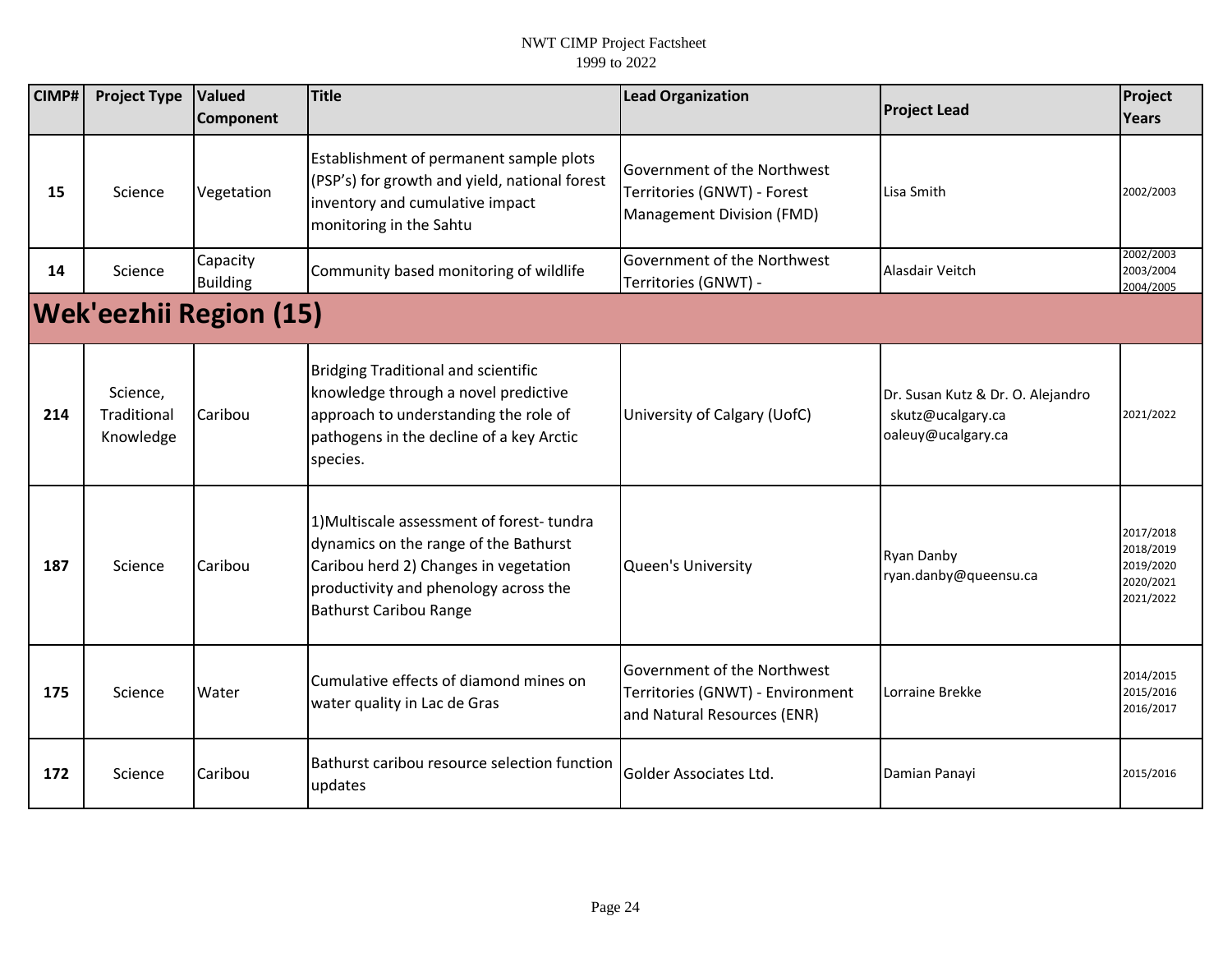| CIMP# | <b>Project Type</b>      | Valued<br>Component                                      | Title                                                                                                                                                                                                                                                                    | <b>Lead Organization</b>                       | <b>Project Lead</b>                    | Project<br>Years                                                                                                  |
|-------|--------------------------|----------------------------------------------------------|--------------------------------------------------------------------------------------------------------------------------------------------------------------------------------------------------------------------------------------------------------------------------|------------------------------------------------|----------------------------------------|-------------------------------------------------------------------------------------------------------------------|
| 169   | Traditional<br>Knowledge | Caribou                                                  | When do caribou return?: Impacts of<br>wildfires on Todzi and ?ekwo                                                                                                                                                                                                      | Wek'èezhìi Renewable Resources<br>Board (WRRB) | <b>Jody Pellissey</b>                  | 2015/2016<br>2016/2017<br>2017/2018                                                                               |
| 159   | Science                  | Water                                                    | Marian watershed community-based<br>aquatic effects monitoring program                                                                                                                                                                                                   | Tlicho Government (TG)                         | Sjoerd VanDerWielen                    | 2013/2014<br>2014/2015<br>2015/2016                                                                               |
| 150   | Science                  | Caribou                                                  | Tlicho community-based monitoring of the<br>Bathurst and Bluenose East caribou                                                                                                                                                                                           | Tlicho Government (TG)                         | Sean Richardson                        | 2012/2013<br>2013/2014                                                                                            |
| 141   | Science                  | Caribou                                                  | 1) Satellite monitoring for assessing resource<br>development's impact on Bathurst caribou<br>(SMART); 2) Data and knowledge integration<br>for improved monitoring of cumulative<br>impacts of mining development and climate<br>change on the Bathurst caribou (DAICI) | Natural Resources Canada (NRCan)               | Wenjun Chen<br>wenjun.chen@nrcan.gc.ca | 2012/2013<br>2013/2014<br>2014/2015<br>2015/2016<br>2016/2017<br>2017/2018<br>2018/2019<br>2019/2020<br>2020/2021 |
| 133   | Science                  | Caribou,<br>Water, Snow,<br>ground ice and<br>permafrost | Snowpack accumulation: influence on<br>caribou distribution, surface water<br>chemistry and lake productivity                                                                                                                                                            | Wilfrid Laurier University (WLU)               | Michael English                        | 2011/2012<br>2012/2013<br>2013/2014<br>2014/2015                                                                  |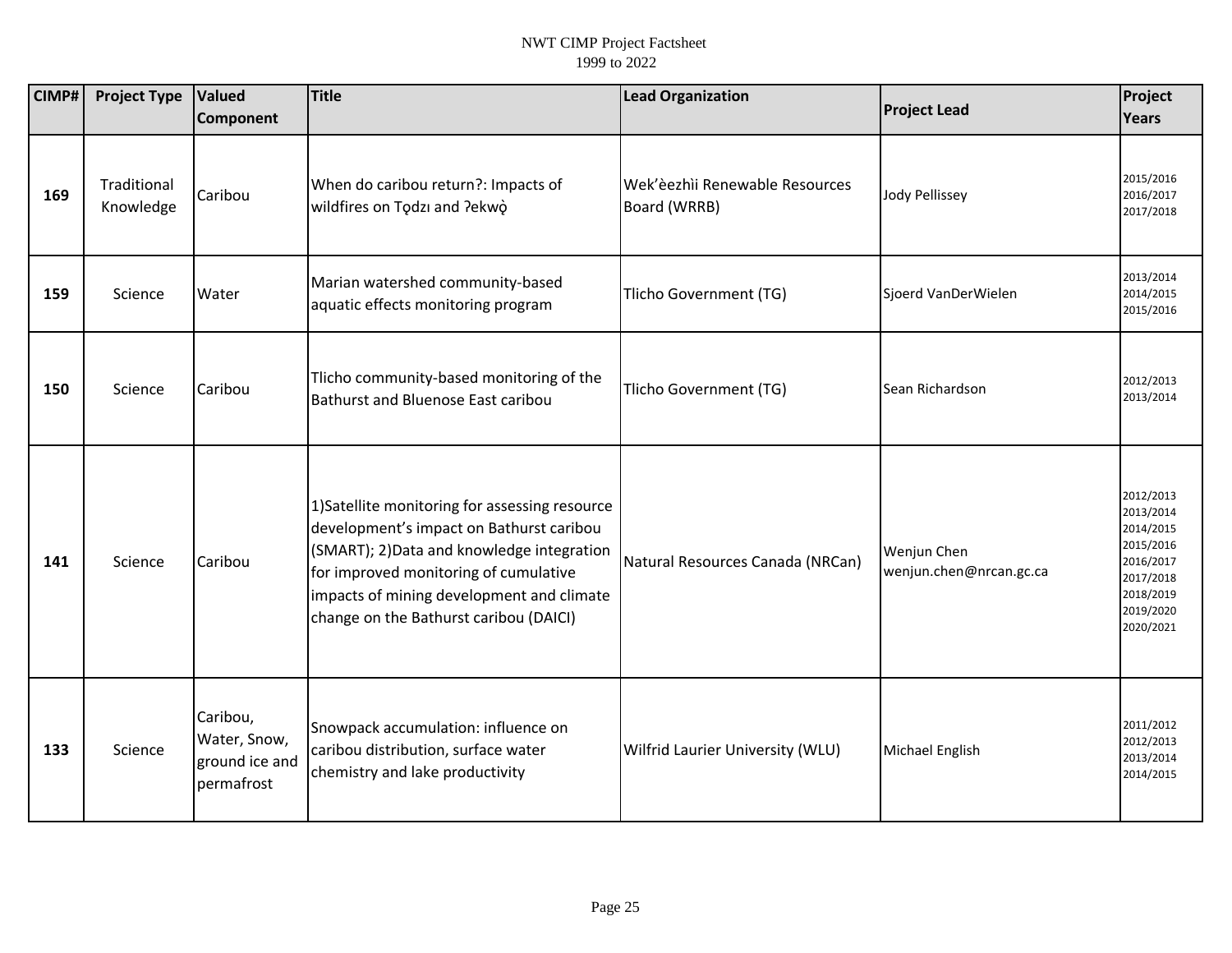| CIMP# | <b>Project Type</b>                   | Valued                       | <b>Title</b>                                                                                                                                        | <b>Lead Organization</b>                        | <b>Project Lead</b>                          | Project                                                                                                                    |
|-------|---------------------------------------|------------------------------|-----------------------------------------------------------------------------------------------------------------------------------------------------|-------------------------------------------------|----------------------------------------------|----------------------------------------------------------------------------------------------------------------------------|
|       |                                       | Component                    |                                                                                                                                                     |                                                 |                                              | Years                                                                                                                      |
| 131   | Science                               | Capacity<br><b>Building</b>  | Capacity building for the Kwe Beh working<br>group                                                                                                  | Tlicho Government (TG)                          | Laura Duncan                                 | 2011/2012                                                                                                                  |
| 120   | Traditional<br>Knowledge<br>& Science | Water, Fish                  | Tlicho Aquatic Ecosystem Monitoring Project                                                                                                         | Wek'èezhìi Renewable Resources<br>Board (WRRB)  | <b>Boyan Tracz</b>                           | 2011/2012<br>2012/2013<br>2013/2014<br>2014/2015                                                                           |
| 100   | Science                               | Water                        | Marian Lake Watershed<br>Monitoring/Management Program                                                                                              | Tlicho Lands Protection Department              | <b>Eddie Erasmus</b>                         | 2009/2010                                                                                                                  |
| 94    | Traditional<br>Knowledge              | Caribou                      | 1) Using Tlicho Knowledge to monitor barren<br>ground caribou 2) Tlicho Ekwo<br>Naowo: "Boots on the Ground" Bathurst<br>Caribou monitoring program | Tlicho Government (TG)                          | Petter Jacobsen<br>petterfjacobsen@gmail.com | 200 <i>3 </i> ΖΟΙΙ<br>2010/2011<br>2011/2012<br>2012/2013<br>2014/2015<br>2015/2016<br>2016/2017<br>2017/2018<br>2018/2019 |
| 32    | Science                               | Capacity<br><b>Building</b>  | Preparation for Implementation of the<br><b>Tlicho Agreement and CIMP</b>                                                                           | Dogrib Treaty 11 Council (Tlicho<br>Government) | Zabey Nevitt                                 | 2003/2004                                                                                                                  |
| 21    | Science                               | Capacity<br><b>Building</b>  | Training opportunities for Dogrib Lands<br>Protection department                                                                                    | Dogrib Treaty 11 Council (Tlicho<br>Government) | Jolene Huskey                                | 2002/2003                                                                                                                  |
|       |                                       | <b>Multiple Regions (58)</b> |                                                                                                                                                     |                                                 |                                              |                                                                                                                            |
| 223   | Science                               | Water, Fish                  | Murky waters: Impacts of disturbances on<br>the mobilization and downstream delivery<br>of mercury and methylmercury                                | University of Alberta (UofA)                    | David Olefeldt<br>olefelt@ualberta.ca        | 2021/2022                                                                                                                  |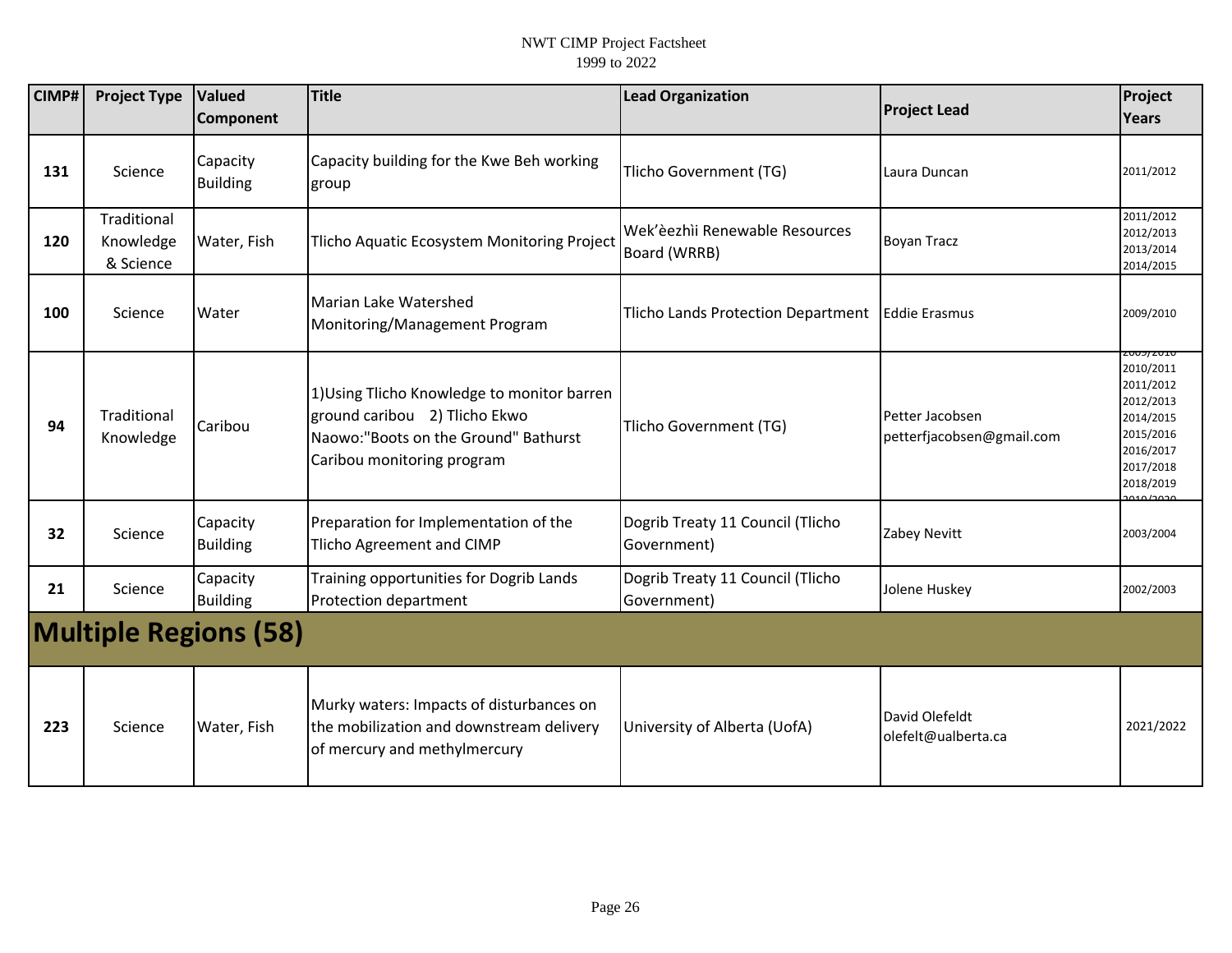| <b>CIMP#</b> | <b>Project Type</b> | <b>Valued</b><br><b>Component</b> | <b>Title</b>                                                                                                                                                                                                   | <b>Lead Organization</b>                                   | <b>Project Lead</b>                                                                              | Project<br>Years                    |
|--------------|---------------------|-----------------------------------|----------------------------------------------------------------------------------------------------------------------------------------------------------------------------------------------------------------|------------------------------------------------------------|--------------------------------------------------------------------------------------------------|-------------------------------------|
| 221          | Science             | Fish                              | Arctic Salmon - Building Capacity and<br>Assessing Interactions Among Salmon and<br>Arctic Fishes in the Mackenzie River, NT                                                                                   | Department of Fisheries and Oceans<br>(DFO)                | Karen Dunmall<br>Karen.dunmall@dfo-mpg.gc.ca<br>Darcy McNicholl<br>darcy.mcnicholl@dfo-mpg.gc.ca | 2021/2022                           |
| 220          | Science             | Caribou                           | Can caribou coexist with human<br>development in Northern Canada?<br>Forecasting anthropogenic disturbance and<br>land use changes using resource potential<br>mapping to improve caribou future<br>forecasts. | <b>Environment and Climate Change</b><br>Canada(ECCC)      | Lisa Mahon<br>lisa.mahon@canada.ca                                                               | 2021/2022                           |
| 218          | Science             | Fish                              | Clues in the water: Detecting populations<br>and spawning migration of Inconnu<br>(Stenodus leucichthys) in river systems<br>around Great Slave Lake                                                           | Department of Fisheries and Oceans   Lauren Wiens<br>(DFO) | Lauren.wiens@dfo-mpg.gc.ca                                                                       | 2020/2021<br>2021/2022              |
| 207          | Science             | Caribou                           | Cumulative Effects Assessment of Four<br>Barren-ground Caribou Herds in the NWT                                                                                                                                | Wek'èezhìi Renewable Resources<br>Board (WRRB)             | <b>Jody Pellissey</b><br>jpellissey@wrrb.ca                                                      | 2020/2021<br>2021/2022              |
| 205          | Science             | Caribou                           | Identifying habitats that influence body<br>condition and fitness of adult female boreal<br>caribou in the southern Northwest<br><b>Territories</b>                                                            | <b>GNWT-South Slave</b>                                    | Allicia Kelly<br>allicia_kelly@gov.nt.ca                                                         | 2019/2020<br>2020/2021<br>2021/2022 |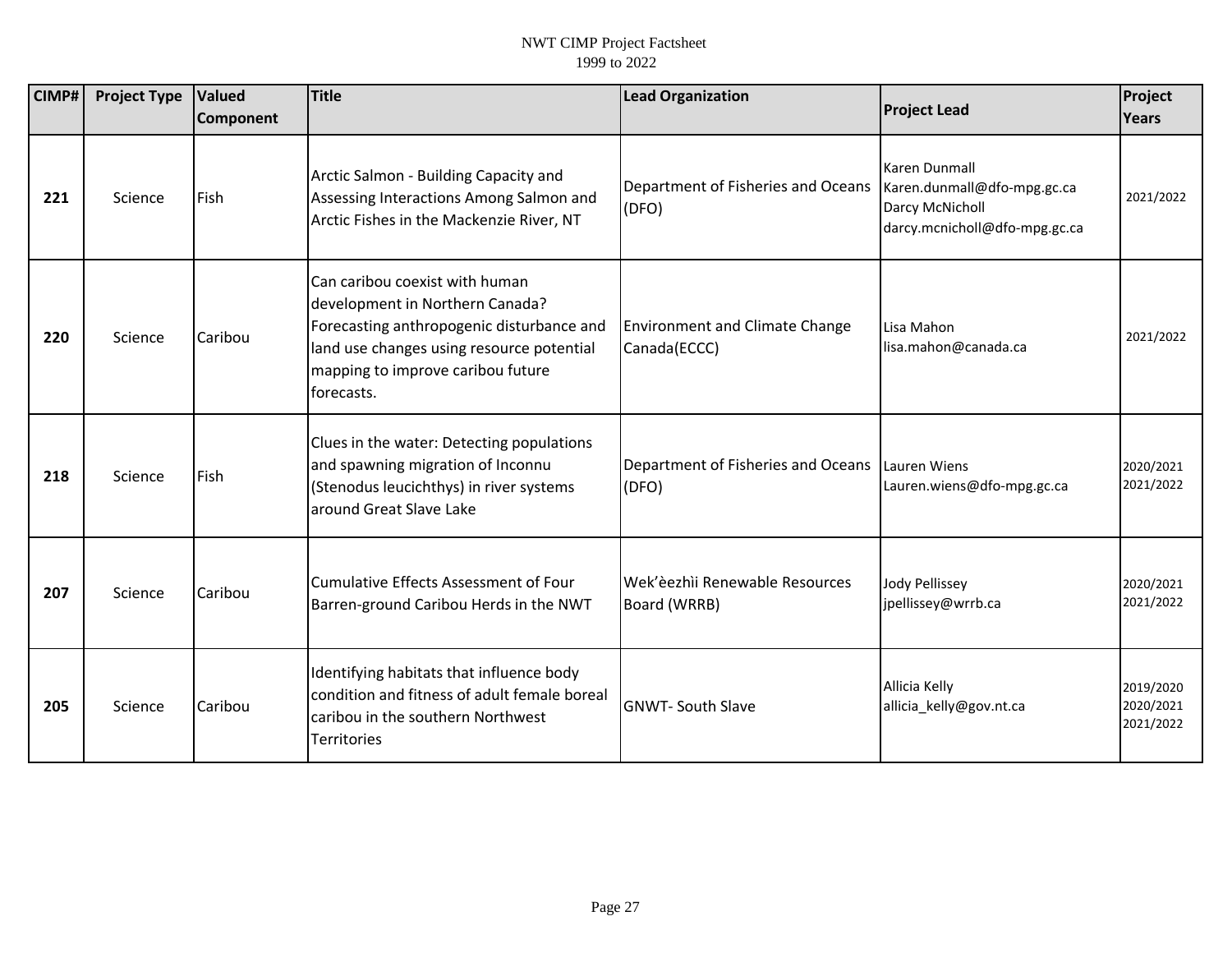| CIMP# | <b>Project Type</b> | Valued<br>Component | <b>Title</b>                                                                                                                                                                                                                 | <b>Lead Organization</b>                    | <b>Project Lead</b>                    | Project<br>Years                                              |
|-------|---------------------|---------------------|------------------------------------------------------------------------------------------------------------------------------------------------------------------------------------------------------------------------------|---------------------------------------------|----------------------------------------|---------------------------------------------------------------|
| 202   | Science             | Caribou             | Boreal caribou habitat selection analysis and<br>mapping to support range planning in the<br>Dehcho, South Slave and North<br>Slave regions                                                                                  | <b>GNWT - ENR - Wildlife</b>                | James Hodson<br>James_Hodson@gov.nt.ca | 2018/2019<br>2019/2020<br>2020/2021                           |
| 200   | Science             | Water               | Changes in Water Within the Mackenzie<br>Delta/Beaufort Region as Indicators of<br><b>Aquatic Health</b>                                                                                                                     | Wilfrid Laurier University (WLU)            | Philip Marsh<br>pmarsh@wlu.ca          | 2018/2019<br>2019/2020<br>2020/2021                           |
| 196   | Science             | Fish                | Genetic stock identification and mixed-<br>stock fishery analysis of Inconnu in Great<br>Slave Lake                                                                                                                          | Department of Fisheries and Oceans<br>(DFO) | Muhammad Janjua                        | 2017/2018                                                     |
| 186   | Science             | Permafrost          | 1) Building a cumulative impact monitoring<br>network: Standardizing the reporting,<br>archiving and dissemination of permafrost<br>ground temperature and geohazard<br>information. 2) NWT Permafrost Mapping<br>Collective | <b>GNWT - ITI - NTGO</b>                    | Steve Kokelj<br>steve_kokelj@gov.nt.ca | 2016/2017<br>2017/2018<br>2018/2019<br>2020/2021<br>2021/2022 |
| 182   | Science             | Climate             | Long-term NWT climate change projections<br>to support mine closure design                                                                                                                                                   | <b>GNWT - ENR - Environment</b>             | <b>Brian Sieben</b>                    | 2016/2017<br>2017/2018                                        |
| 181   | Science             | Fish                | Developing environmental DNA as a tool to<br>monitor fish distributions in the NWT                                                                                                                                           | Department of Fisheries and Oceans<br>(DFO) | Karen Dunmall                          | 2016/2017<br>2017/2018<br>2018/2019                           |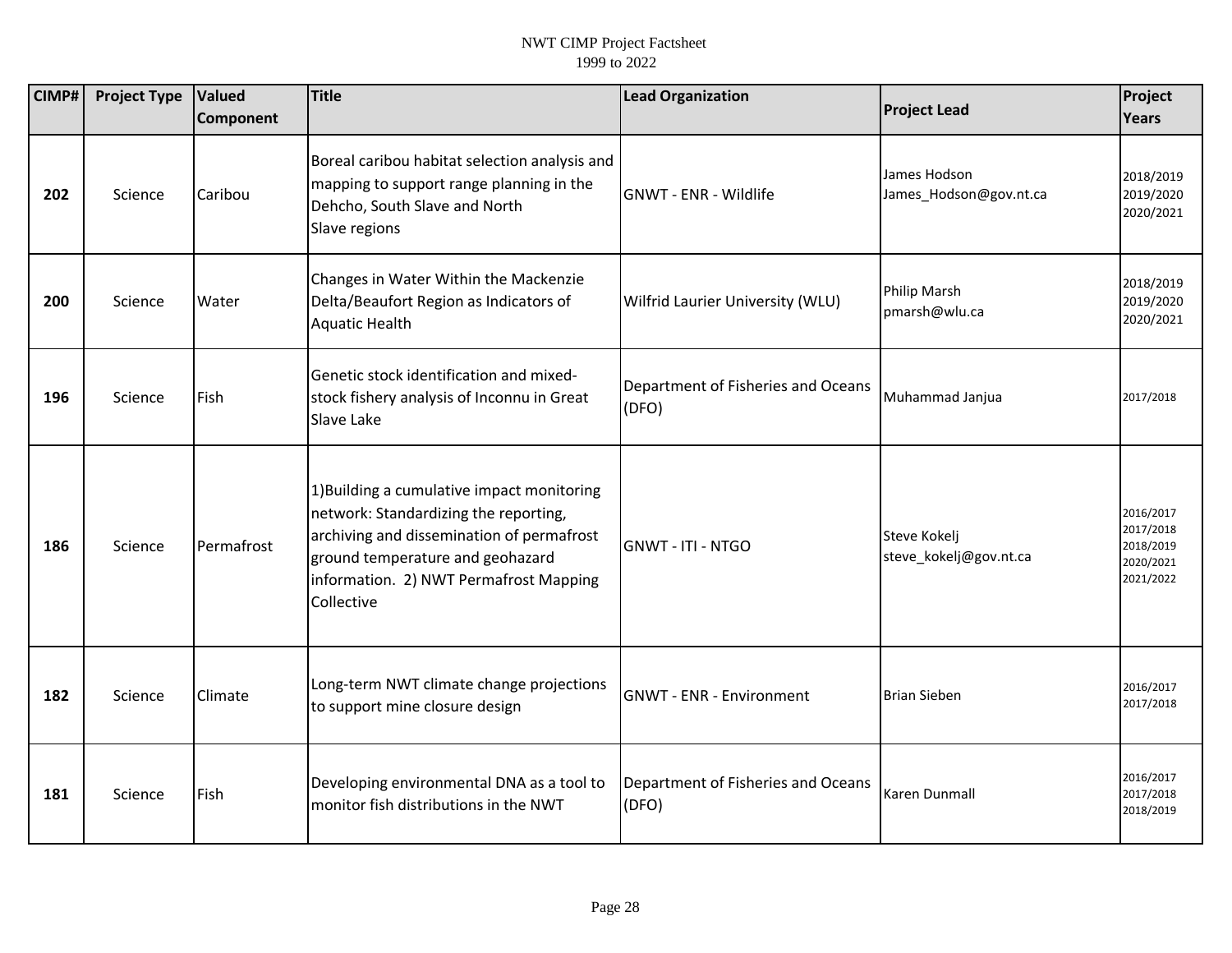| CIMP# | <b>Project Type</b> | Valued<br><b>Component</b> | <b>Title</b>                                                                                                                                           | <b>Lead Organization</b>                               | <b>Project Lead</b> | Project<br><b>Years</b>                          |
|-------|---------------------|----------------------------|--------------------------------------------------------------------------------------------------------------------------------------------------------|--------------------------------------------------------|---------------------|--------------------------------------------------|
| 180   | Science             | Water                      | The impact of fire on diverse aquatic<br>ecosystems of the NWT                                                                                         | University of Alberta (UofA)                           | <b>Suzanne Tank</b> | 2016/2017                                        |
| 179   | Science             | Water                      | Hydrologic monitoring and modelling for<br>improved streamflow forecasting in the<br>Snare River Basin, NWT                                            | <b>Carleton University</b>                             | Murray Richardson   | 2016/2017                                        |
| 177   | Science             | Water                      | The influence of forest fires on metal<br>deposition to lakes and peatlands in the<br>North Slave Region                                               | <b>Environment and Climate Change</b><br>Canada (ECCC) | John Chetelat       | 2016/2017<br>2017/2018                           |
| 176   | Science             | Water                      | Assessing Regulators' Information Needs to<br>make Decisions regarding Cumulative<br><b>Effects under the MVRMA</b>                                    | University of Saskatchewan (UofS)                      | <b>Bram Noble</b>   | 2016/2017<br>2017/2018<br>2018/2019              |
|       | Science             | Caribou,<br>Water, Fish    | Inventory of Landscape Change                                                                                                                          | <b>GNWT - ENR - NWT CIMP</b>                           | <b>Mike Palmer</b>  | 2015/2016<br>2016/2017                           |
| 173   | Science             | Fish                       | Metal levels in large- bodied fishes near<br>communities along the Mackenzie River<br>compared to impacted and exploited lakes<br>near Yellowknife, NT | University of Alberta (UofA)                           | Mark Poesch         | 2015/2016<br>2016/2017<br>2017/2018<br>2018/2019 |
| 170   | Science             | Caribou,<br>vegetation     | Impacts of wildfire extent and severity on<br>caribou habitat: from woodland to barren<br>ground                                                       | Wilfrid Laurier University (WLU)                       | Jennifer Baltzer    | 2015/2016<br>2016/2017<br>2017/2018<br>2018/2019 |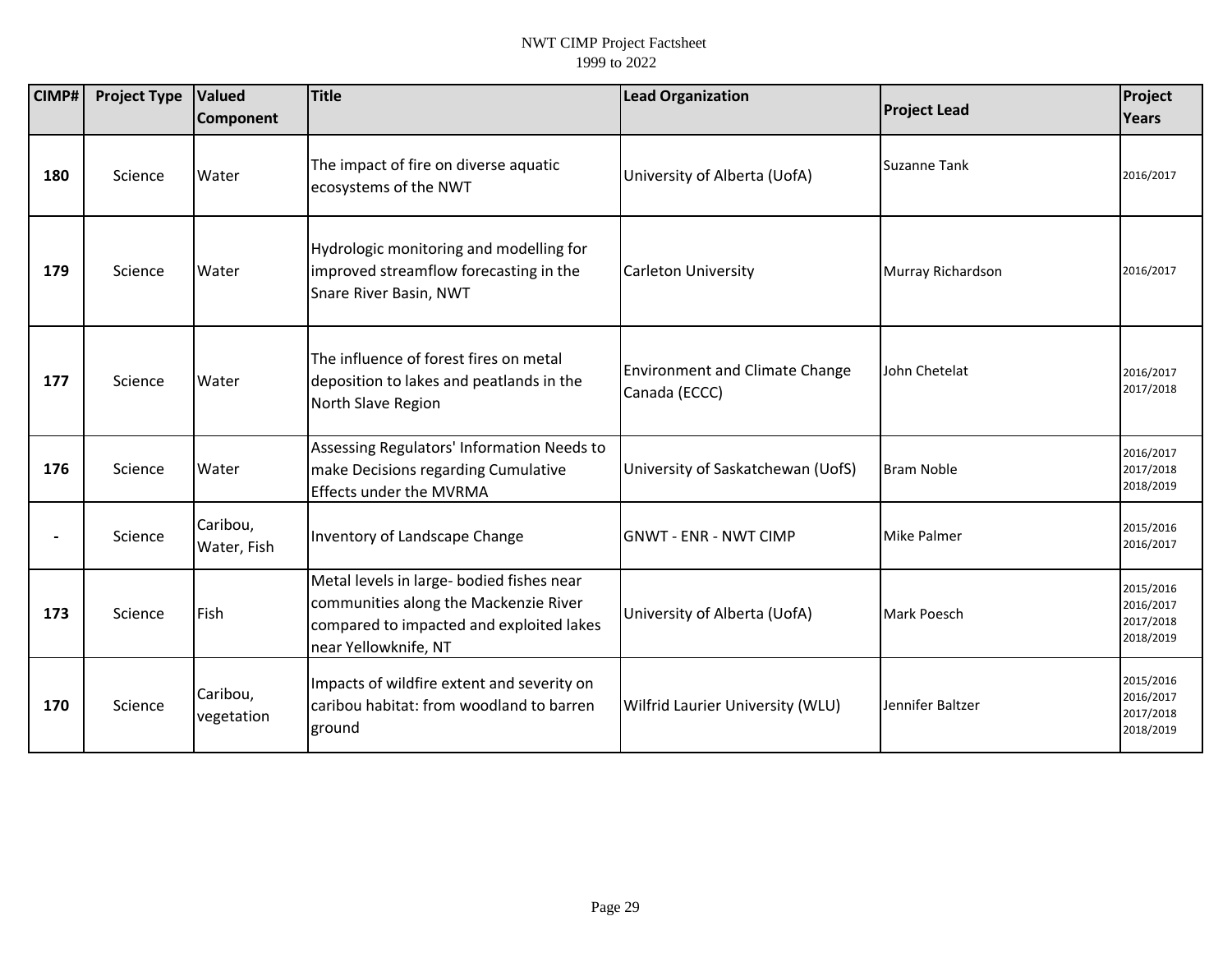| CIMP# | <b>Project Type</b> | <b>Valued</b><br>Component                   | Title                                                                                                                                                                                  | <b>Lead Organization</b>                                                                | <b>Project Lead</b>  | Project<br>Years                                                           |
|-------|---------------------|----------------------------------------------|----------------------------------------------------------------------------------------------------------------------------------------------------------------------------------------|-----------------------------------------------------------------------------------------|----------------------|----------------------------------------------------------------------------|
|       |                     |                                              |                                                                                                                                                                                        |                                                                                         |                      |                                                                            |
| 167   | Science             | Water                                        | Changes in dissolved organic quality and<br>quantity: Implications for aquatic<br>ecosystems and drinking water quality for<br>northern communities                                    | University of Waterloo (UofW)                                                           | <b>Sherry Schiff</b> | 2014/2015<br>2015/2016<br>2016/2017                                        |
| 164   | Science             | Water, Snow,<br>ground ice and<br>permafrost | Mapping permafrost disturbance and<br>impacts to aquatic systems across the<br>northern NWT; Tracking landscape change<br>and cumulative environmental impacts<br>using remote sensing | <b>GNWT - ITI - NTGS</b>                                                                | Steve Kokelj         | 2014/2015<br>2015/2016<br>2016/2017<br>2017/2018<br>2018/2019<br>2019/2020 |
| 155   | Science             | Fish                                         | A watershed-scale sampling protocol for<br>accurate distribution and trend assessment<br>of stream salmonids in the Northwest<br>Territories                                           | Department of Fisheries and Oceans<br>(DFO)                                             | Neil Mochnacz        | 2013/2014<br>2014/2015<br>2015/2016                                        |
| 153   | Science             | Caribou                                      | <b>CARMA's Cumulative Effects Integrative</b><br>Model: Creating a User-friendly platform to<br>simplify CE analysis for Barren-ground<br>caribou                                      | <b>Circumarctic Rangifer Monitoring</b><br>and Assessment                               | Don Russell          | 2013/2014<br>2014/2015<br>2015/2016<br>2016/2017                           |
| 148   | Science             | Fish                                         | Visual analysis of predictors for increased<br>mercury levels in predatory fish in NWT<br>lakes                                                                                        | Government of the Northwest<br>Territories (GNWT) - Health and<br>Social Services (HSS) | Kami Kandola         | 2012/2013                                                                  |
| 146   | Science             | Caribou,<br>vegetation                       | Succession and regeneration response on<br>seismic lines with respect to ecology,<br>disturbance and time                                                                              | <b>GNWT - ENR - Forestry</b>                                                            | Lisa Smith           | 2012/2013<br>2013/2014<br>2014/2015<br>2015/2016                           |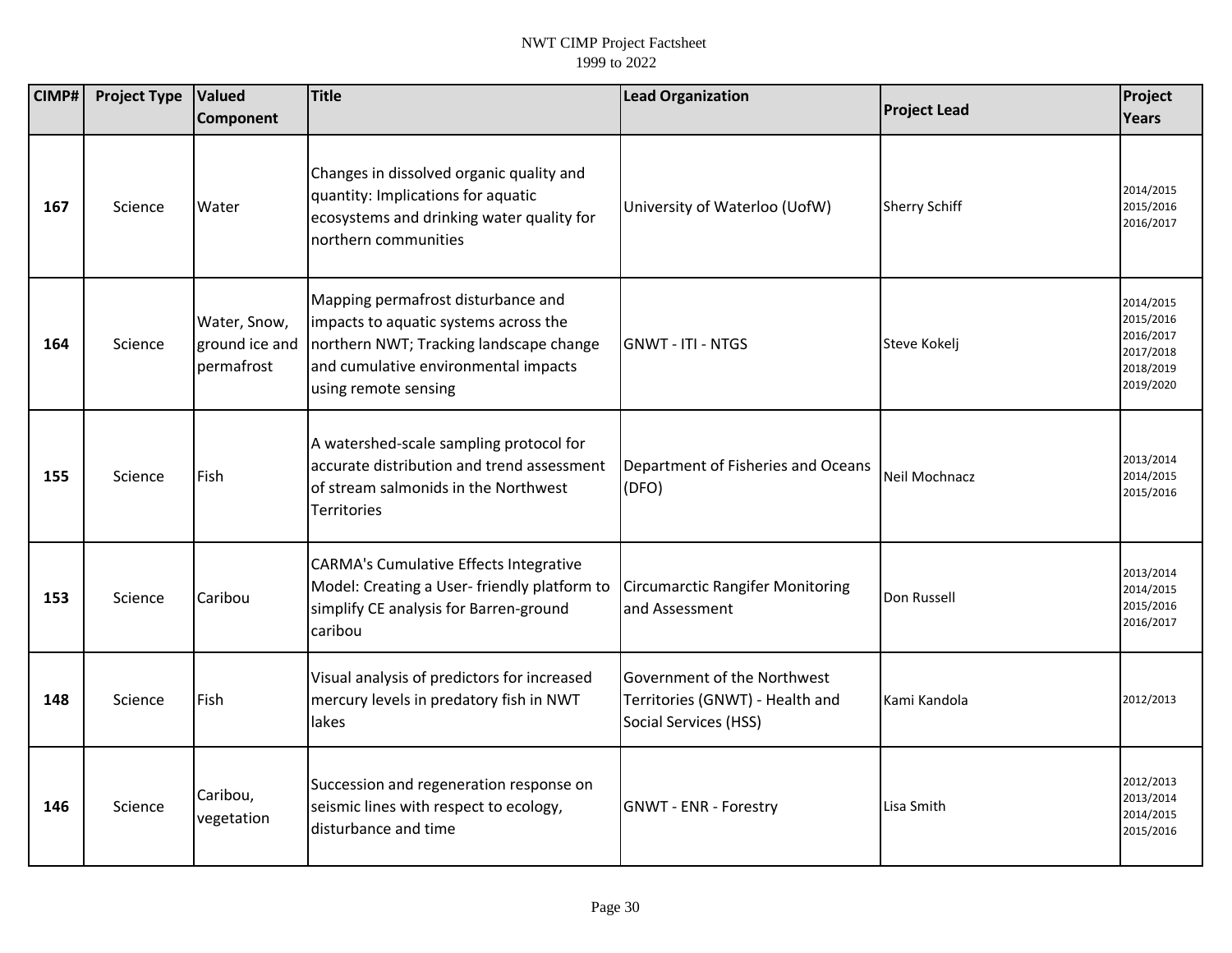| <b>CIMP#</b> | <b>Project Type</b> | Valued<br><b>Component</b>            | <b>Title</b>                                                                                                                                                             | <b>Lead Organization</b>                                    | <b>Project Lead</b>     | Project<br><b>Years</b>                                                    |
|--------------|---------------------|---------------------------------------|--------------------------------------------------------------------------------------------------------------------------------------------------------------------------|-------------------------------------------------------------|-------------------------|----------------------------------------------------------------------------|
| 145          | Science             | Water                                 | Implementing collaborative cross- NWT<br>water quality monitoring to address the<br>needs of water partners, focusing on<br>cumulative impacts and community<br>concerns | <b>GNWT - ENR - Waters</b>                                  | Jennifer Fresque-Baxter | 2012/2013<br>2013/2014<br>2014/2015<br>2015/2016<br>2016/2017<br>2017/2018 |
| 142          | Science             | Fish                                  | Monitoring Pacific salmon to understand<br>cumulative impacts of climate change in the<br>Arctic                                                                         | Department of Fisheries and Oceans   Karen Dunmall<br>(DFO) |                         | 2012/2013<br>2013/2014<br>2014/2015<br>2015/2016                           |
| 141          | Science             | Caribou                               | Satellite monitoring for assessing resource<br>development's impact on Bathurst caribou<br>(SMART)                                                                       | Natural Resources Canada (NRCan)                            | <b>Wenjun Chen</b>      | 2012/2013<br>2013/2014<br>2014/2015<br>2015/2016<br>2016/2017<br>2019/2020 |
| 137          | Science             | Snow, ground<br>ice and<br>permafrost | Characterization of variability in permafrost<br>thermal state, Mackenzie corridor NWT                                                                                   | Natural Resources Canada (NRCan)                            | <b>Sharon Smith</b>     | 2011/2012                                                                  |
| 128          | Science             | Fish                                  | Impacts of climate change on contaminants<br>lin consumed fish                                                                                                           | Department of Fisheries and Oceans<br>(DFO)                 | <b>Gary Stern</b>       | 2011/2012<br>2012/2013                                                     |
| 122          | Science             | Vegetation                            | Integrated vegetation monitoring protocol                                                                                                                                | <b>Environment and Climate Change</b><br>Canada (ECCC)      | Nancy Kingsbury         | 2011/2012<br>2016/2017                                                     |
| 119          | Science             | Water                                 | Comparison and calibration of broad scale<br>monitoring and NORDIC community index<br>gill net protocols for<br><b>NWT</b> lakes                                         | Department of Fisheries and Oceans<br>(DFO)                 | Lorraine Brekke         | 2011/2012                                                                  |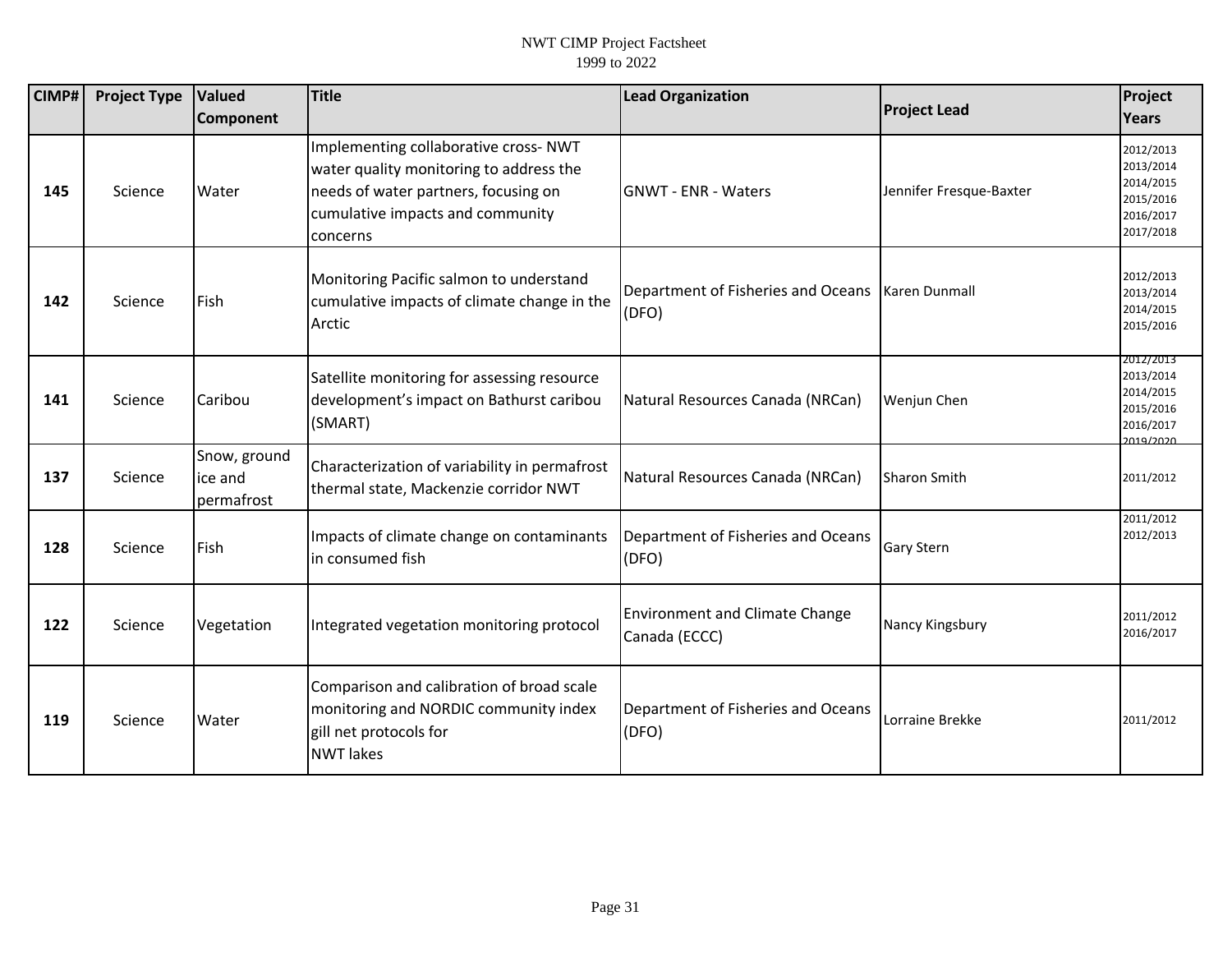| CIMP# | <b>Project Type</b> | <b>Valued</b><br>Component            | <b>Title</b>                                                                                                                     | <b>Lead Organization</b>                                                                       | <b>Project Lead</b>     | Project<br><b>Years</b> |
|-------|---------------------|---------------------------------------|----------------------------------------------------------------------------------------------------------------------------------|------------------------------------------------------------------------------------------------|-------------------------|-------------------------|
|       |                     |                                       |                                                                                                                                  |                                                                                                |                         |                         |
| 118   | Science             | Vegetation                            | Ecological monitoring in the Northwest<br>Territories: a collaborative approach                                                  | Canadian Forest Service (CFS)                                                                  | <b>Ruth Errington</b>   | 2011/2012               |
| 116   | Science             | Fish                                  | The road to ecosystem redemption:<br>Comparative study of degraded and pristine<br>giant lakes of North America using<br>Ecopath | Department of Fisheries and Oceans<br>(DFO)                                                    | Ross Tallman            | 2011/2012<br>2012/2013  |
| 115   | Science             | Water,<br>Capacity<br><b>Building</b> | <b>Water Monitoring Capacity Building</b>                                                                                        | <b>Ecology North</b>                                                                           | Christine Wenman        | 2011/2012               |
| 93    | Science             | Vegetation                            | Fire-lichen dynamics and the influence of<br>climate change                                                                      | University of Northern British<br>Columbia (UNBC)                                              | Kathy Lewis             | 2008/2009               |
| 86    | Science             | Vegetation                            | Invasive Alien Plants Monitoring Protocols<br>for NWT Communities                                                                | Government of the Northwest<br>Territories (GNWT) - Environment<br>and Natural Resources (ENR) | <b>Suzanne Carriere</b> | 2008/2009               |
| 85    | Science             | Caribou                               | Modeling cumulative impacts on summer<br>range of the Bathurst caribou herd: a<br>demonstration project                          | Government of the Northwest<br>Territories (GNWT) - Environment<br>and Natural Resources (ENR) | Jan Adamczewski         | 2008/2009               |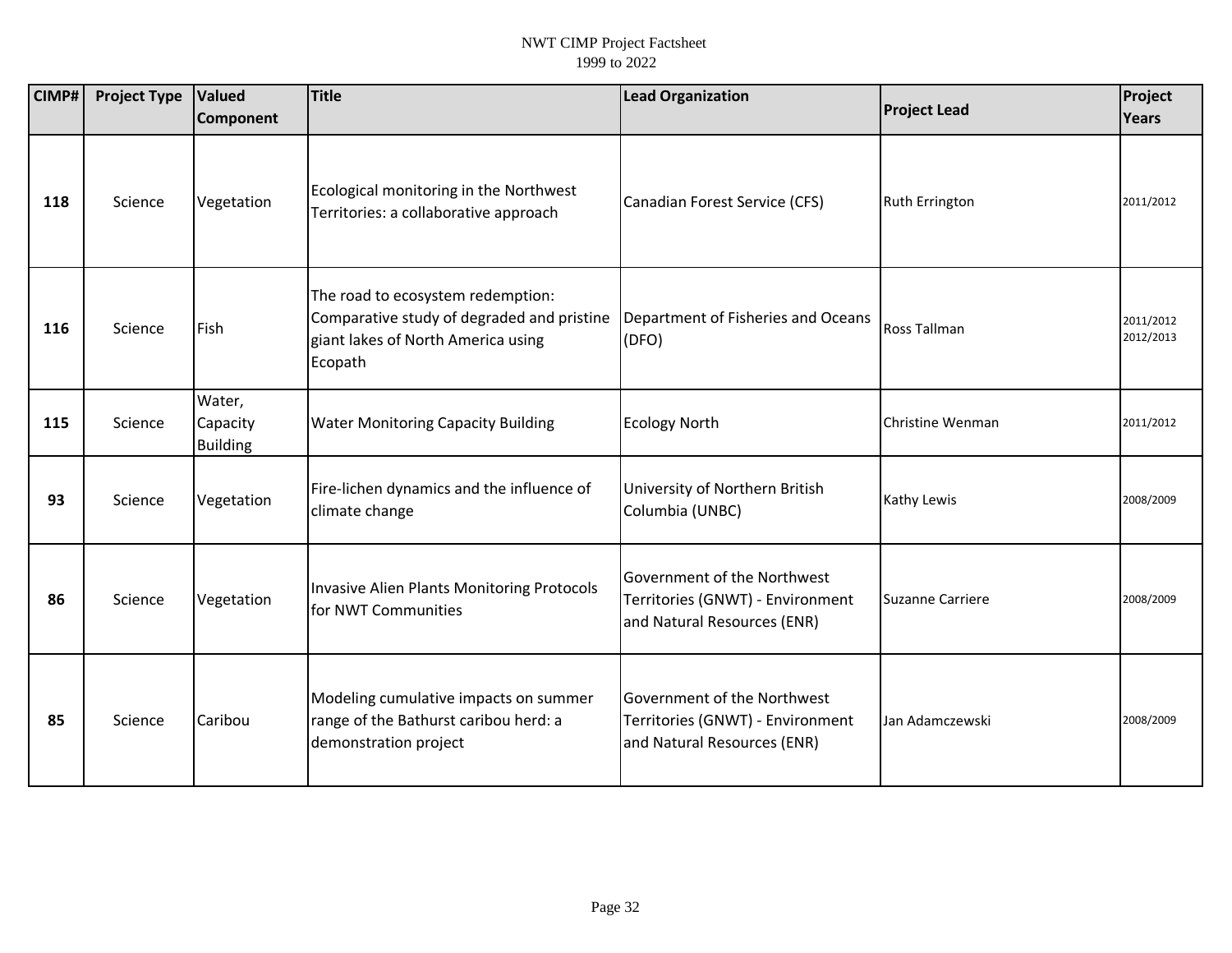| CIMP# | <b>Project Type</b>      | Valued<br><b>Component</b>              | <b>Title</b>                                                                                                                                          | <b>Lead Organization</b>                                                                       | <b>Project Lead</b>     | Project<br>Years       |
|-------|--------------------------|-----------------------------------------|-------------------------------------------------------------------------------------------------------------------------------------------------------|------------------------------------------------------------------------------------------------|-------------------------|------------------------|
| 84    | Science                  | Fish                                    | Identification and description of spawning<br>and over-wintering habitats of anadromous<br>fish species in the Mackenzie Valley                       | Department of Fisheries and Oceans<br>(DFO)                                                    | Melanie VanGerwen-Toyne | 2008/2009<br>2009/2010 |
| 82    | Traditional<br>Knowledge | Capacity<br><b>Building</b>             | Watching the Land: Traditional Knowledge<br>and Cumulative Impact Monitoring<br><b>Practitioners Workshop</b>                                         | Yamozha Kue Society                                                                            | Raymond Sonfrere        | 2007/2008<br>2008/2009 |
| 80    | Science                  | Caribou                                 | Environmental Impact Assessment and<br>Monitoring Guidelines for Differentiating<br>Natural Variation from Development-<br>related Impacts on Caribou | University of Calgary (UofC)                                                                   | <b>Stephen Lines</b>    | 2007/2008              |
| 67    | Science                  | Caribou                                 | Monitoring and Understanding Movement<br>and Distribution of Bathurst Caribou                                                                         | Government of the Northwest<br>Territories (GNWT) - Environment<br>and Natural Resources (ENR) | <b>Bruno Croft</b>      | 2007/2008              |
| 66    | Science                  | Community<br><b>Based</b><br>Monitoring | Pulling Information Together on Key<br>Biodiversity Indicators for NWT Ecozones -<br><b>Workshop Participation</b>                                    | Government of the Northwest<br>Territories (GNWT) - Environment<br>and Natural Resources (ENR) | Suzanne Carriere        | 2007/2008              |
| 65    | Science                  | Vegetation                              | Data Repatriation of NWT Plant Label and<br><b>GIS Information from Canadian Museums</b>                                                              | Government of the Northwest<br>Territories (GNWT) - Environment<br>and Natural Resources (ENR) | <b>Suzanne Carriere</b> | 2007/2008              |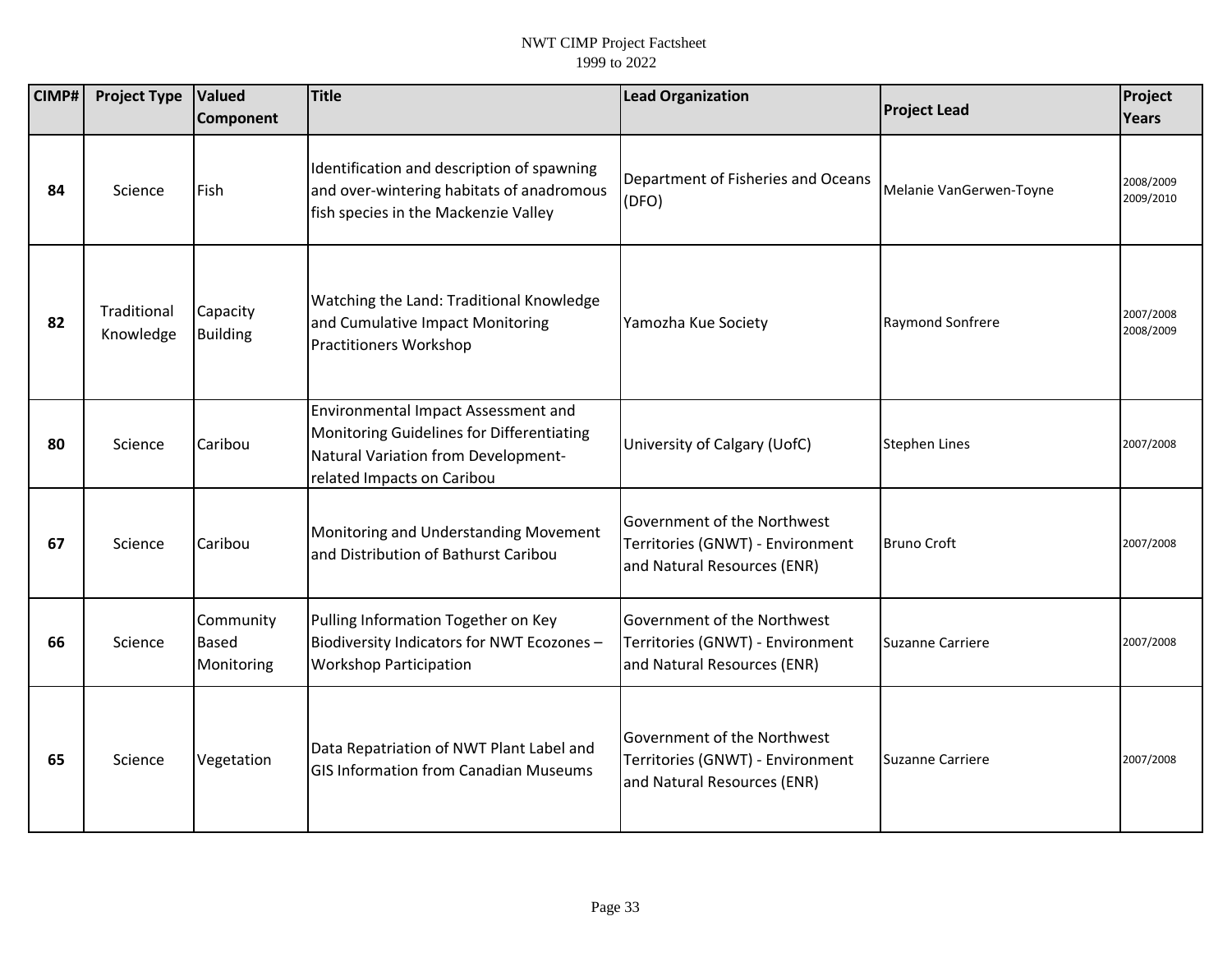| CIMP# | <b>Project Type</b>                   | <b>Valued</b>                                                                                     | <b>Title</b>                                                                          | <b>Lead Organization</b>                                                                       |                     | Project                                                                                              |
|-------|---------------------------------------|---------------------------------------------------------------------------------------------------|---------------------------------------------------------------------------------------|------------------------------------------------------------------------------------------------|---------------------|------------------------------------------------------------------------------------------------------|
|       |                                       | Component                                                                                         |                                                                                       |                                                                                                | <b>Project Lead</b> | Years                                                                                                |
| 61    | Traditional<br>Knowledge &<br>Science | Caribou,<br>Moose, Other<br>mammals<br>(terrestrial),<br>Other wildlife<br>(avian),<br>Vegetation | <b>Arctic Borderlands Community Based</b><br><b>Monitoring Program</b>                | Arctic Borderlands Ecological<br>Knowledge Cooperative (ABEKC)                                 | Michael Svoboda     | 2006/2007<br>2007/2008<br>2008/2009<br>2009/2010<br>2010/2011<br>2011/2012<br>2012/2013<br>2013/2014 |
| 50    | Science                               | Caribou, Other<br>mammals<br>(terrestrial)                                                        | Wolf abundance and predation on Bathurst<br>caribou winter range                      | Government of the Northwest<br>Territories (GNWT) - Environment<br>and Natural Resources (ENR) | Dean Cluff          | 2005/2006<br>2006/2007<br>2011/2012<br>2012/2013<br>2013/2014                                        |
| 49    | Science                               | Caribou,<br>Moose, Other<br>mammals<br>(terrestrial)                                              | Monitoring of Wildlife Populations and<br><b>Harvesting on Hunting Corridors</b>      | Government of the Northwest<br>Territories (GNWT) - Environment<br>and Natural Resources (ENR) | Stephen Hannah      | 2005/2006                                                                                            |
| 48    | Traditional<br>Knowledge              | Caribou                                                                                           | Boreal woodland caribou workshops in<br>North Slave communities                       | Government of the Northwest<br>Territories (GNWT) - Environment<br>and Natural Resources (ENR) | Dean Cluff          | 2005/2006                                                                                            |
| 47    | Science                               | Water                                                                                             | Printing of Northern Water Quality Manual<br>English and French                       | <b>Environment and Climate Change</b><br>Canada (ECCC)                                         | Douglas Halliwell   | 2005/2006                                                                                            |
| 46    | Science                               | Water                                                                                             | Watercourse Resources Database<br>Development                                         | Department of Fisheries and<br>Oceans (DFO)                                                    | Laura Rempel        | 2005/2006                                                                                            |
| 45    | Science                               | Water                                                                                             | Winter Flow Measurements of Streams<br>Crossed by the MacKenzie Valley Winter<br>Road | Department of Fisheries and Oceans<br>(DFO)                                                    | David Tyson         | 2005/2006                                                                                            |